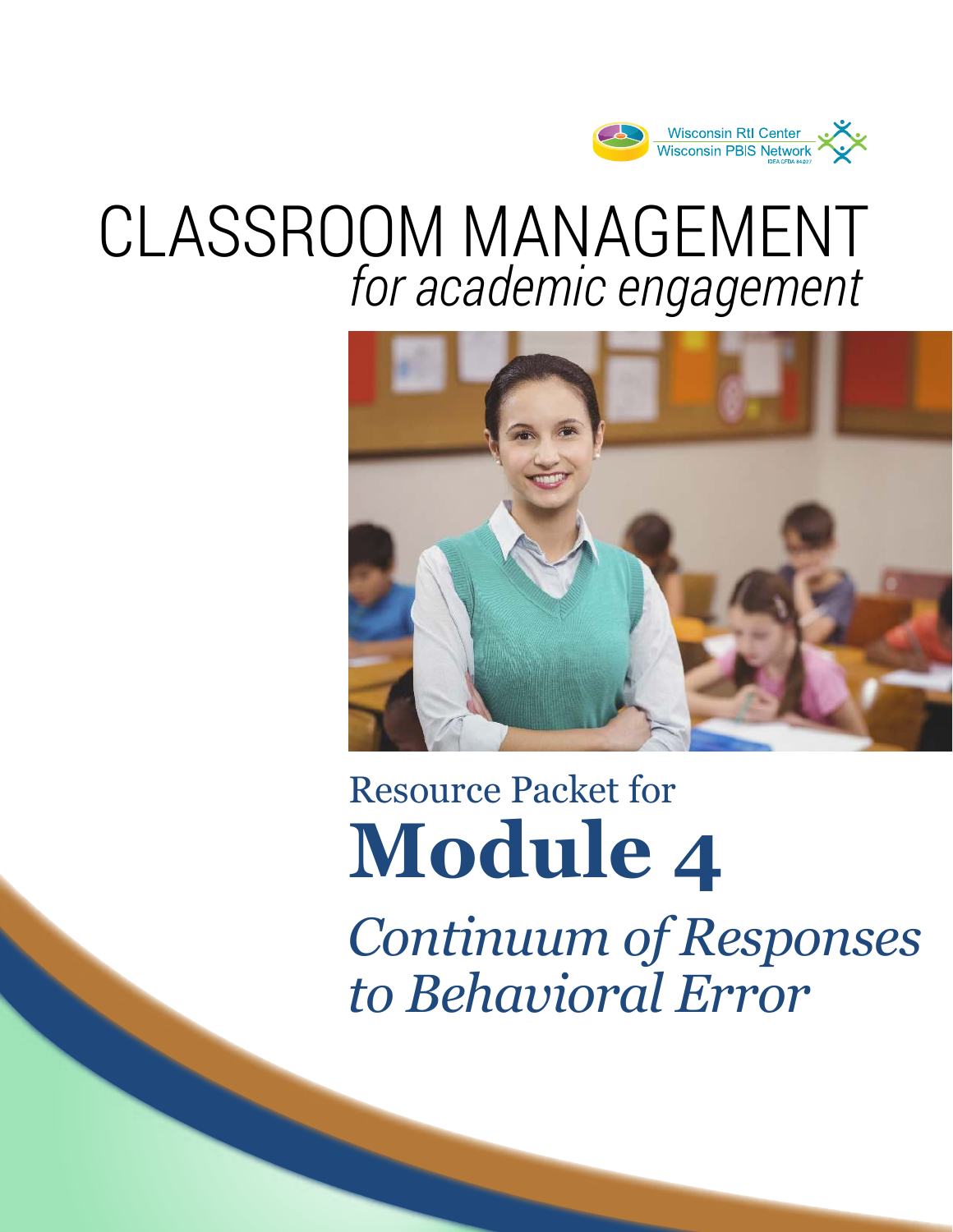## **Contents**

| Self-Reflection Checklist for Module 4: Continuum of Responses to Behavioral Error28 |  |
|--------------------------------------------------------------------------------------|--|

The Wisconsin RtI Center/Wisconsin PBIS Network (CFDA #84.027) acknowledges the support of the Wisconsin Department of Public Instruction in the development of this presentation and for the continued support of this federally-funded grant program. There are no copyright restrictions on this document; however, please credit the Wisconsin DPI and support of federal funds when copying all or part of this material.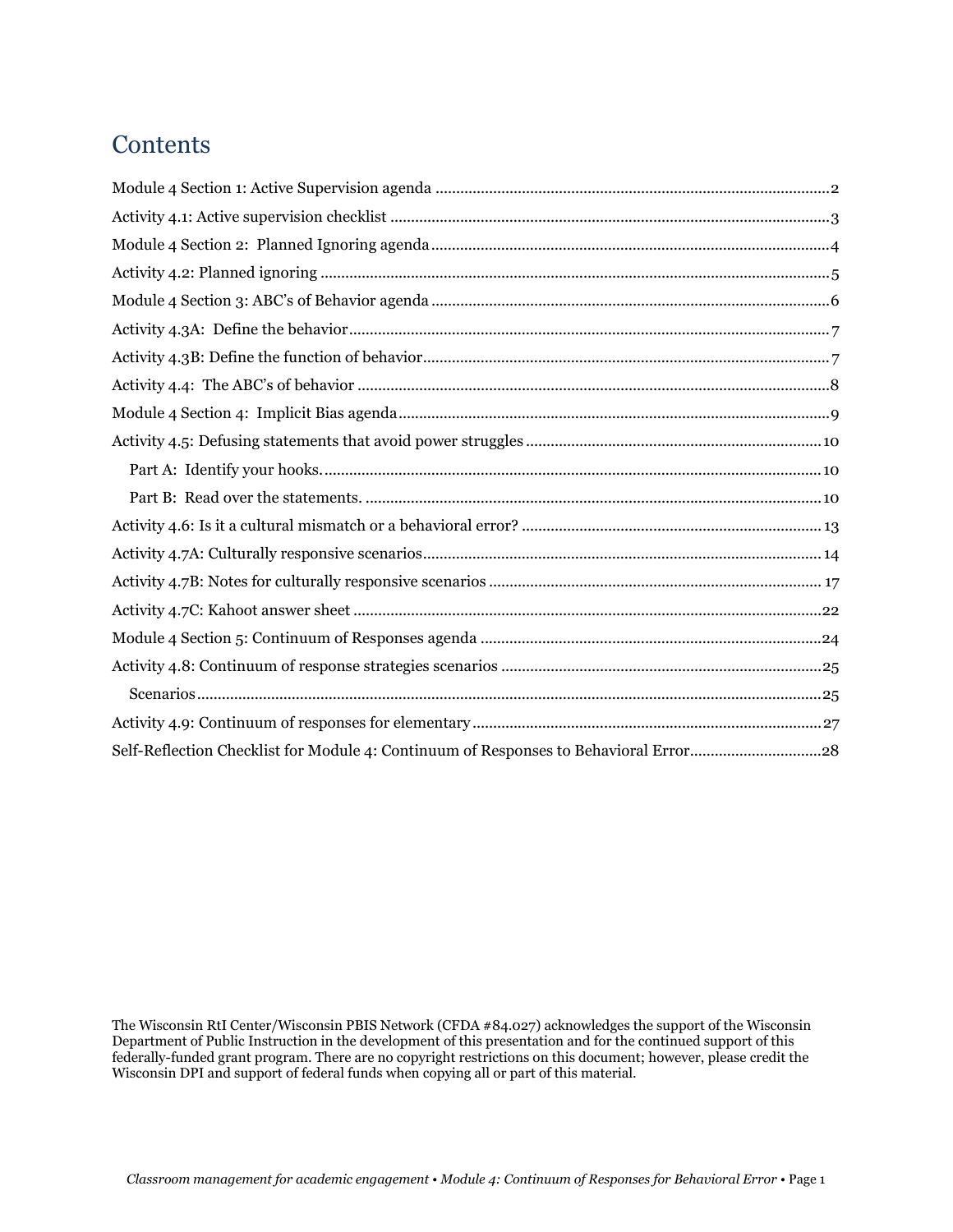## <span id="page-2-0"></span>Module 4 Section 1: Active Supervision agenda

- I. Introduction (slides  $1 7$ )
	- A. Objectives
	- B. Connections with
		- Equitable multi-level systems of supports
		- Fidelity measurements
		- Trauma-sensitive care
- II. Research (slide 8)
- III. Content (slides 9 12)
	- A. Model active supervision (slide 10 & 11)
	- B. Activity 4.1 checklist (slide 12) Reflect and discuss
	- C. CR connection (slide 13)
- IV. Evaluation
	- A. Check for understanding (slide 14)
	- B. Self-reflection checklist (slide 15)
	- C. KASAB: ideas and resources to develop knowledge, attitudes, skills, aspirations, and behavior (slide 16)
- V. *Optional* Wrap-up activity (slide 17)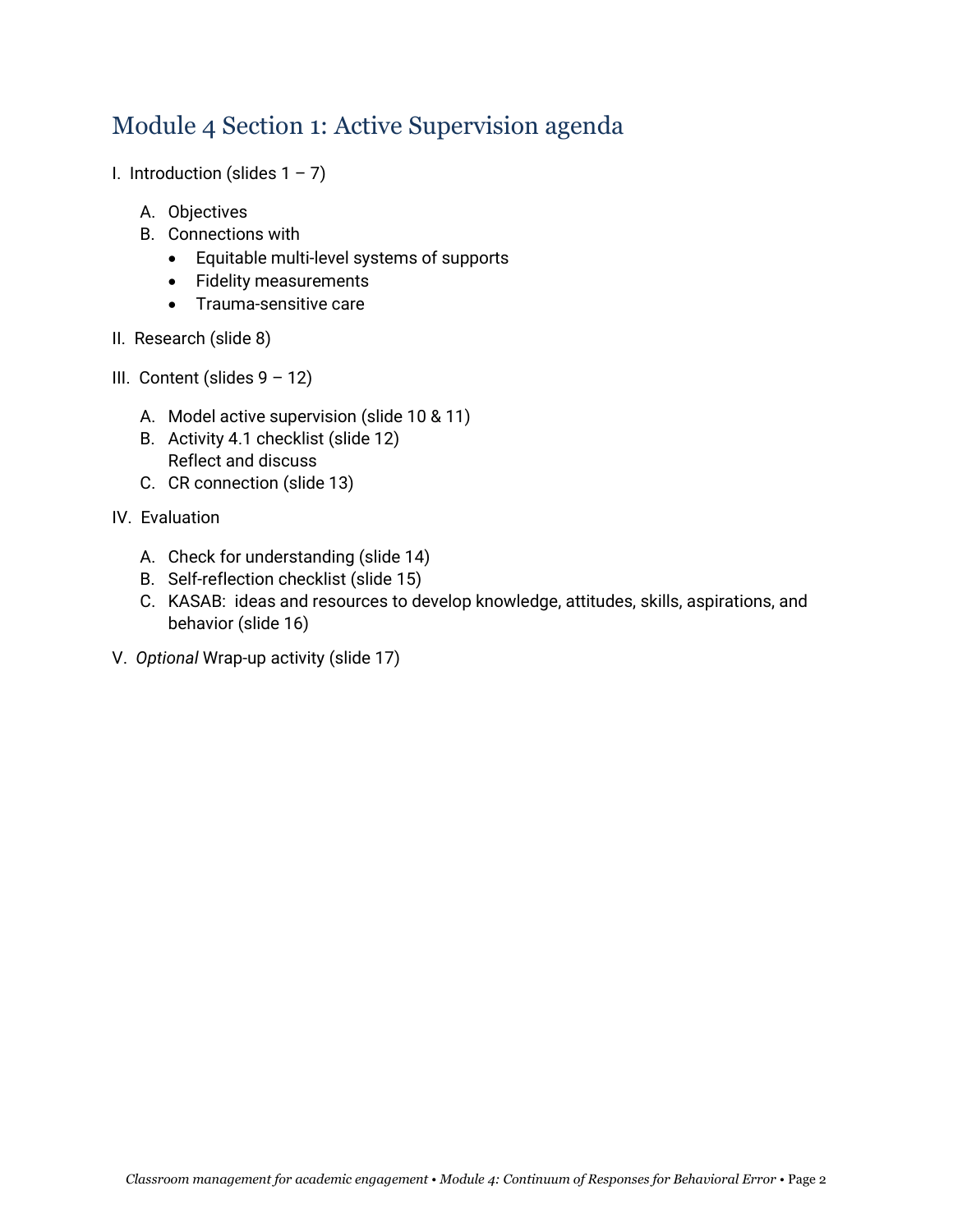# <span id="page-3-0"></span>Activity 4.1: Active supervision checklist

*Adapted from Michigan's Integrated Behavior and Learning Support Initiative (MIBLSI)*

| Continue | <b>Start</b><br><b>Movement</b> |                                                                           |  |  |
|----------|---------------------------------|---------------------------------------------------------------------------|--|--|
|          |                                 | When supervising work or activities, circulate among students             |  |  |
|          |                                 | Continuous movement                                                       |  |  |
|          |                                 | Proximity with students*                                                  |  |  |
|          |                                 | Random or unpredictable                                                   |  |  |
|          |                                 | Include moving close to noncompliant students* and possible targeted      |  |  |
|          |                                 | problem areas                                                             |  |  |
|          |                                 | Demonstrate interest in students, assist with learning tasks, provide     |  |  |
|          |                                 | feedback- both positive and corrective                                    |  |  |
|          |                                 | Periodically move and supervise when providing individual or small        |  |  |
|          |                                 | group instruction                                                         |  |  |
|          |                                 |                                                                           |  |  |
|          |                                 | <b>Scanning Effectively</b>                                               |  |  |
|          |                                 | Frequently and intentionally look around at students                      |  |  |
|          |                                 | Looking students in the eye*                                              |  |  |
|          |                                 | Visually sweep all areas of the room while looking directly at students   |  |  |
|          |                                 | nearest you                                                               |  |  |
|          |                                 | If working with individuals, position yourself so as to scan the entire   |  |  |
|          |                                 | room or get up and scan occasionally                                      |  |  |
|          |                                 |                                                                           |  |  |
|          |                                 | <b>Interacting Frequently</b>                                             |  |  |
|          |                                 | While moving and scanning, also frequently interact with students         |  |  |
|          |                                 | Communicates care, trust, and respect, and helps build relationships      |  |  |
|          |                                 | Teacher behavior remains the same when teaching, encouraging, or          |  |  |
|          |                                 | addressing problem behavior                                               |  |  |
|          |                                 | Include proximity*, listening, eye contact*, smiles, pleasant voice tone, |  |  |
|          |                                 | touch*, and use of student names                                          |  |  |
|          |                                 | Use a continuum of responses to address inappropriate behaviors,          |  |  |
|          |                                 | including proximity* and touch control*, signals and nonverbal cues, and  |  |  |
|          |                                 | re-teaching                                                               |  |  |
|          |                                 | Provide pre-correction, non-contingent attention, and specific positive   |  |  |
|          |                                 | feedback                                                                  |  |  |

\* These practices may need to be adapted for students who do not respond well to proximity, eye contact or touch, due to trauma, cultural norms, or student preference. It is important to know your students!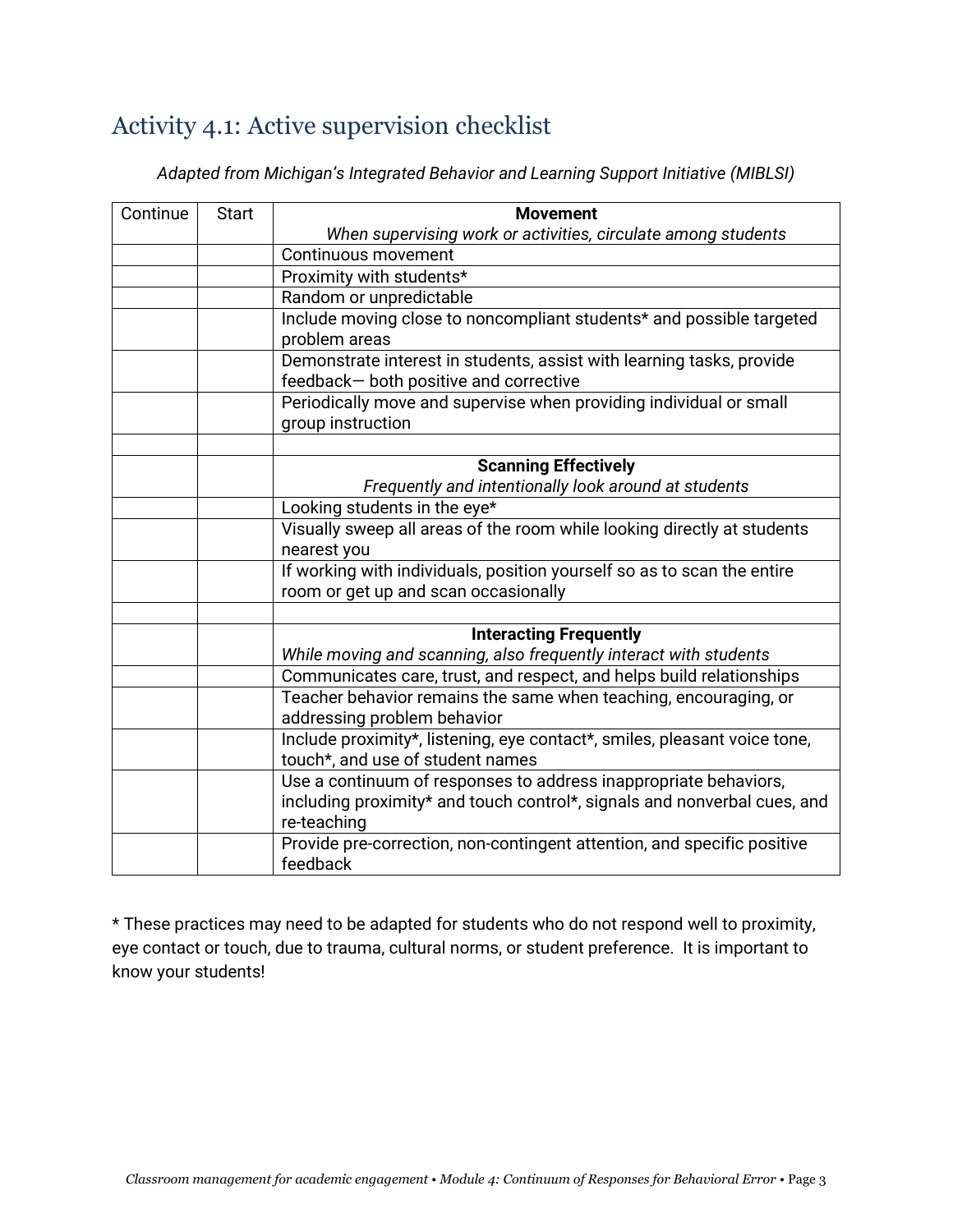## <span id="page-4-0"></span>Module 4 Section 2: Planned Ignoring agenda

- I. Introduction (slides  $1 7$ )
	- A. Objectives
	- B. Connections with
		- Equitable multi-level systems of supports
		- Fidelity measurements
		- Trauma-sensitive care
- II. Research (slide 8)
- III. Content (slides 9 14)
	- A. How to deliver planned ignoring (slides 9 14)
	- B. Video of upper elementary (slide 10)

Discussion: Best uses (slide 11)

Activity 4.2: application to student (slide 14)

- IV. Evaluation
	- A. Check for understanding (slide 15)
	- B. Self-reflection checklist (slide 16)
	- C. KASAB: Ideas and resources to develop knowledge, attitudes, skills, aspirations, and behavior (slide 17)
- V. *Optional* Wrap-up activity (slide 18)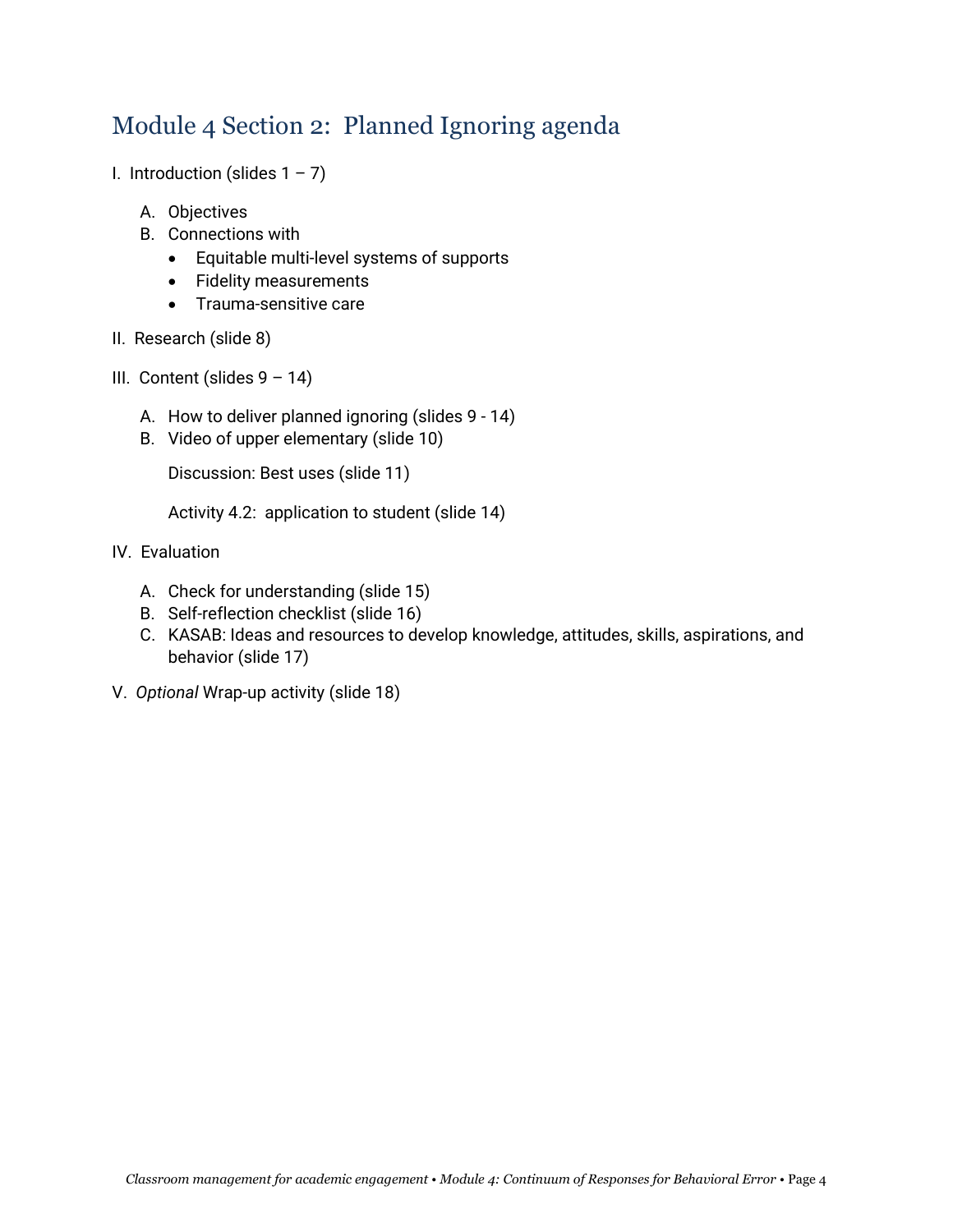## <span id="page-5-0"></span>Activity 4.2: Planned ignoring

Teacher: \_\_\_\_\_\_\_\_\_\_\_\_\_\_\_\_\_\_\_\_\_\_\_\_\_\_\_\_\_\_\_\_\_\_ Grade: \_\_\_\_\_\_\_\_\_\_\_\_\_\_\_\_\_\_\_\_\_\_\_\_\_\_\_\_

Misbehavior:

- $\Box$  Chronic blurting
- □ Excessive helplessness
- **Tattling**
- Minor disruption \_\_\_\_\_\_\_\_\_\_\_\_\_\_\_\_\_\_\_\_\_\_\_

Replacement behavior:

Schedule meeting time: \_\_\_\_\_\_\_\_\_\_\_\_\_\_\_\_\_\_\_\_\_\_\_

Make sure these elements are included in the meeting:

- A. Strengths
- B. Concerns about target behavior
- C. Teach replacement behavior
- D. Practice replacement behavior
- E. Communicate plan to ignore target behavior to assist student in remembering to use replacement behavior. This is not the same as ignoring the student. The behavior is being ignored, and they will be attended to when they use the replacement behavior.
- F. Briefly share plan to ignore target behavior to whole class

Notes on how it went.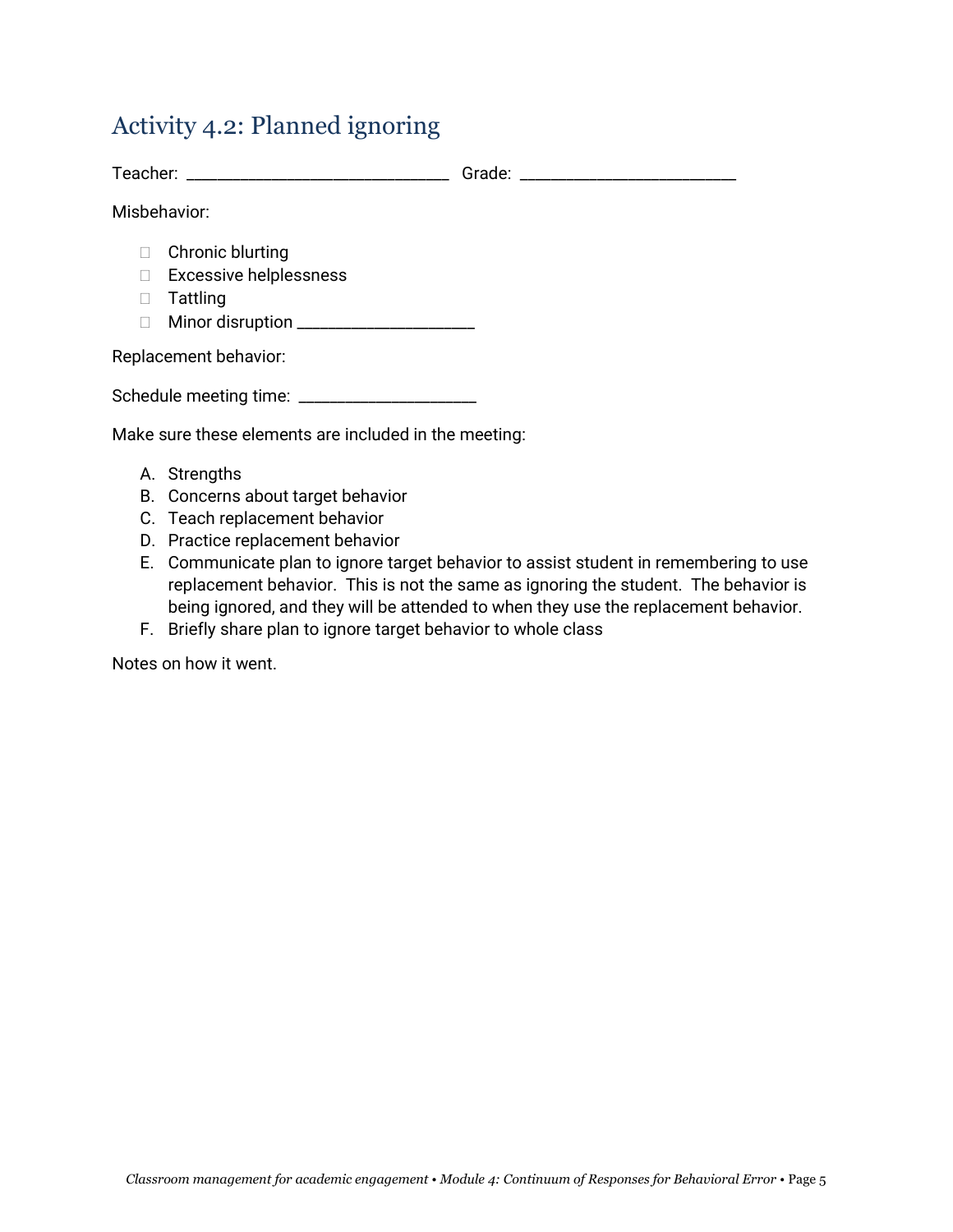## <span id="page-6-0"></span>Module 4 Section 3: ABC's of Behavior agenda

- I. Introduction (slides  $1 7$ )
	- A. Objectives
	- B. Connections with
		- Equitable multi-level systems of supports
		- Fidelity measurements
		- Trauma-sensitive care
- II. Definitions (slides 8 10)
- III. Content (slides 11 24)
	- A. ABCs (slides  $11 17$ ) Activity 4.3A (slide 11) Group practice identifying behavior, antecedent and consequence (slides  $12 - 17$ )
	- B. Function of behavior (slides  $18 19$ ) Activity  $4.3B$  – Practice identifying function (slides  $20 - 22$ )
	- C. Application Stand Up, Hand Up, Pair Up: (slide 23) Activity 4.4: Application (slide 24)
- IV. Evaluation
	- A. Check for understanding (slide 25)
	- B. Self-reflection checklist (slide 26)
	- C. KASAB: Ideas and resources to develop knowledge, attitudes, skills, aspirations and behavior (slide 27)
- V. *Optional* Wrap-up activity (slide 28)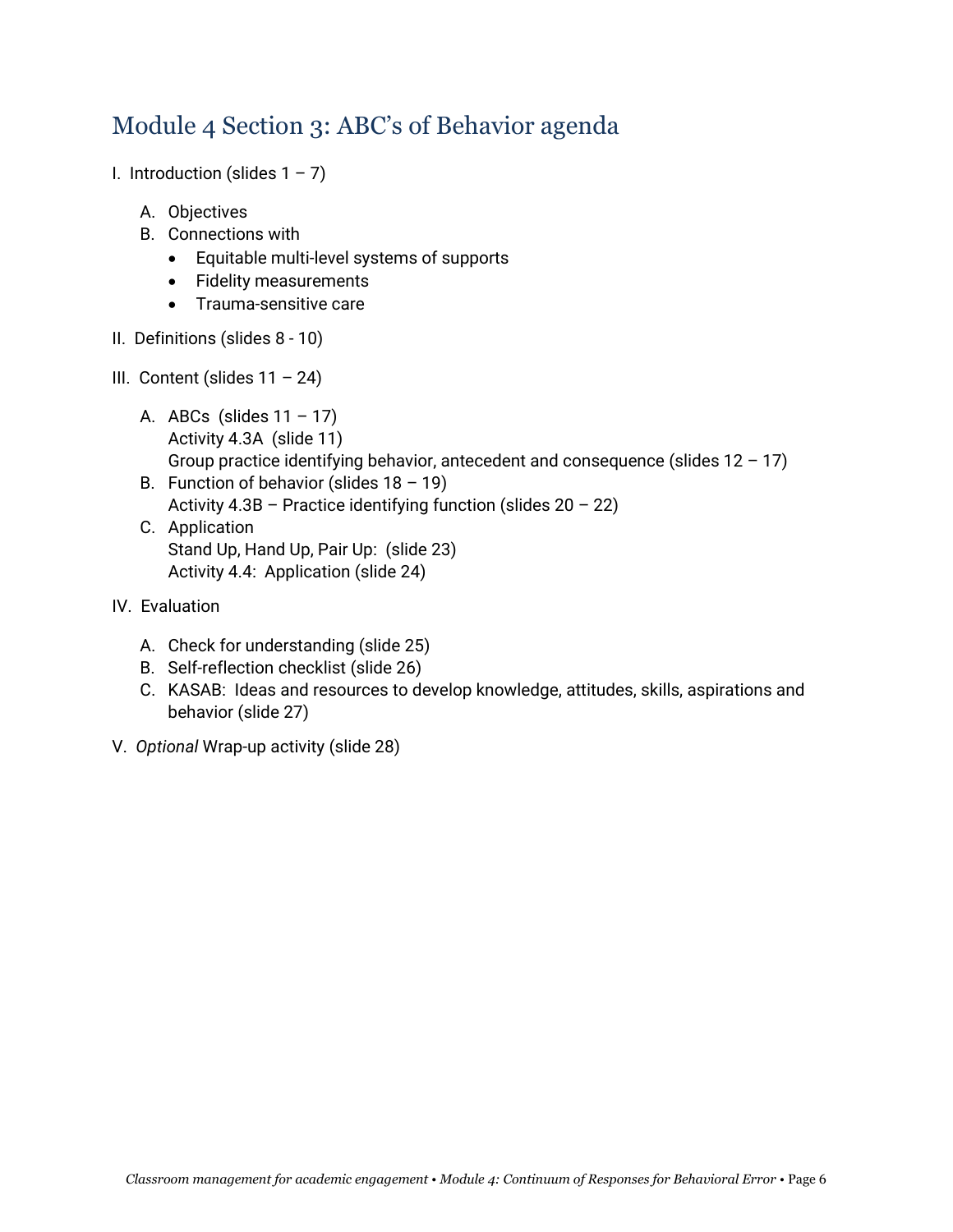# <span id="page-7-0"></span>Activity 4.3A: Define the behavior

Create an observable measureable description/definition of each behavior. One should be able to accurately picture the behavior from the description.

1. Jacob was **off-task**.

2. Monique was **disrespectful** during art class.

3. Phong was **disruptive** during work time.

4. Darius was **really helpful** during class today.

## <span id="page-7-1"></span>Activity 4.3B: Define the function of behavior

Scenario 2 response:

Scenario 3 response: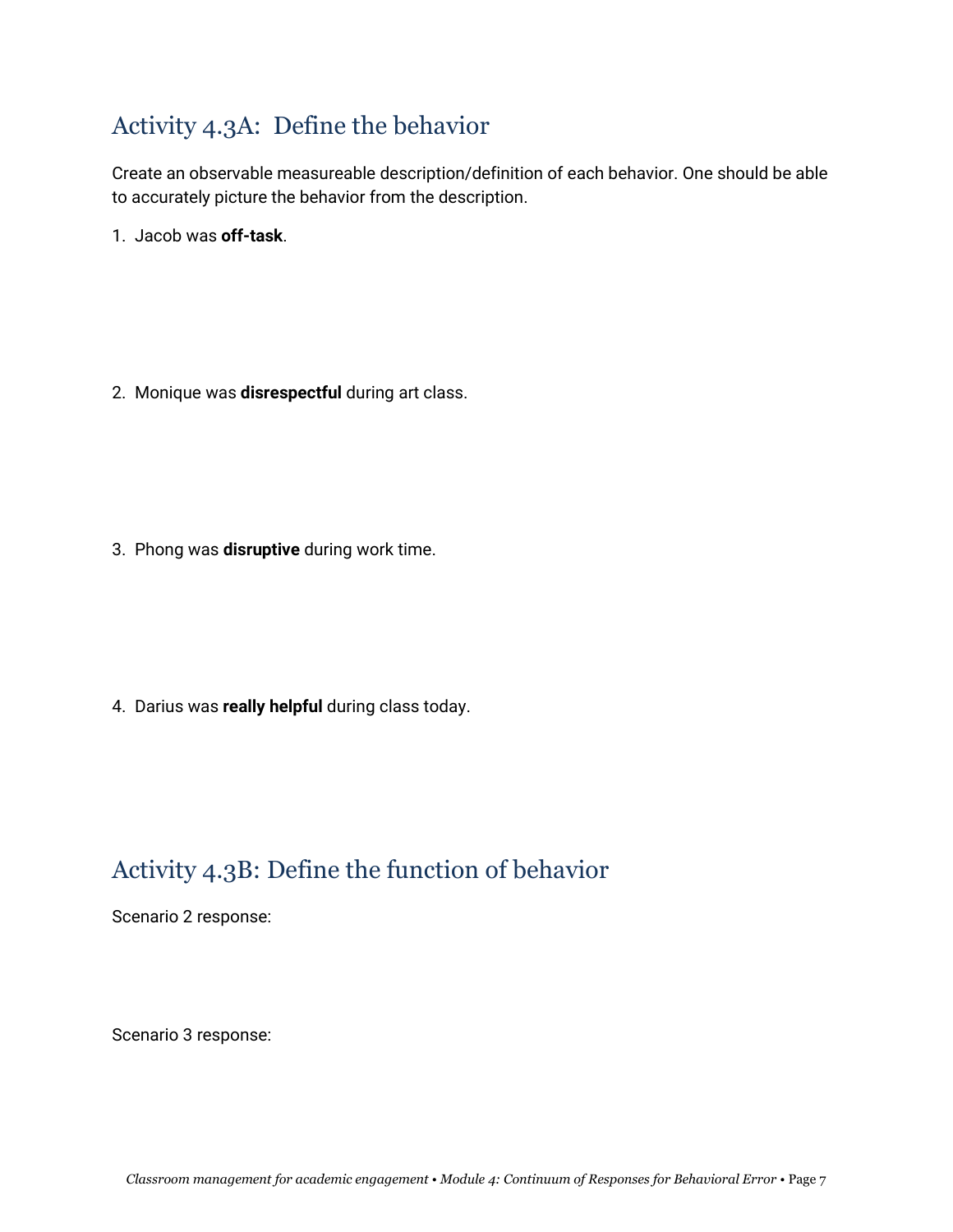# <span id="page-8-0"></span>Activity 4.4: The ABC's of behavior

**Step 1:** Choose a challenging behavior. This could be the behavior of one student, or a group of students. Make sure the behavior is defined in a way that can be **seen** and **measured.** Enter this in the middle box, *Define the Behavior.*

**Step 2:** Determine where and when the behavior occurs. What happens just before the behavior that may be a trigger or make it more likely for the behavior to occur? Enter this in the first box, *Antecedent.*

**Step 3:** What is the outcome or consequence of the behavior? Enter this in the last box, *Consequence*. Note: The consequence it is not necessarily the one given by the teacher.

| Step 2: Antecedent | Step 1: Define the Behavior | Step 3: Consequence/Outcome |
|--------------------|-----------------------------|-----------------------------|
|                    |                             |                             |
|                    |                             |                             |
|                    |                             |                             |
|                    |                             |                             |
|                    |                             |                             |

**Step 4:** Determine the function of the behavior:

| During/when        |
|--------------------|
| the student (what) |
| because (why)      |

| __ Obtain peer/adult attention | Obtain sensory stimulation    | __ Avoid task or activity    |
|--------------------------------|-------------------------------|------------------------------|
| __ Obtain object/activity      | __ Avoid peer/adult attention | __ Avoid sensory stimulation |

**Step 5:** Plan for responding

*Prevention* – Consider the antecedent. What could you do to prevent the challenging behavior from occurring?

*Teaching* – Does the student have the skills to meet your expectations? What supports can you provide to teach, practice or reinforce the needed replacement skills?

*Response* – Considering the identified function of behavior, what might be a few effective responses. (Consider the continuum of responses mini-module in this series.)

**Step 6:** Get feedback for colleagues on your work.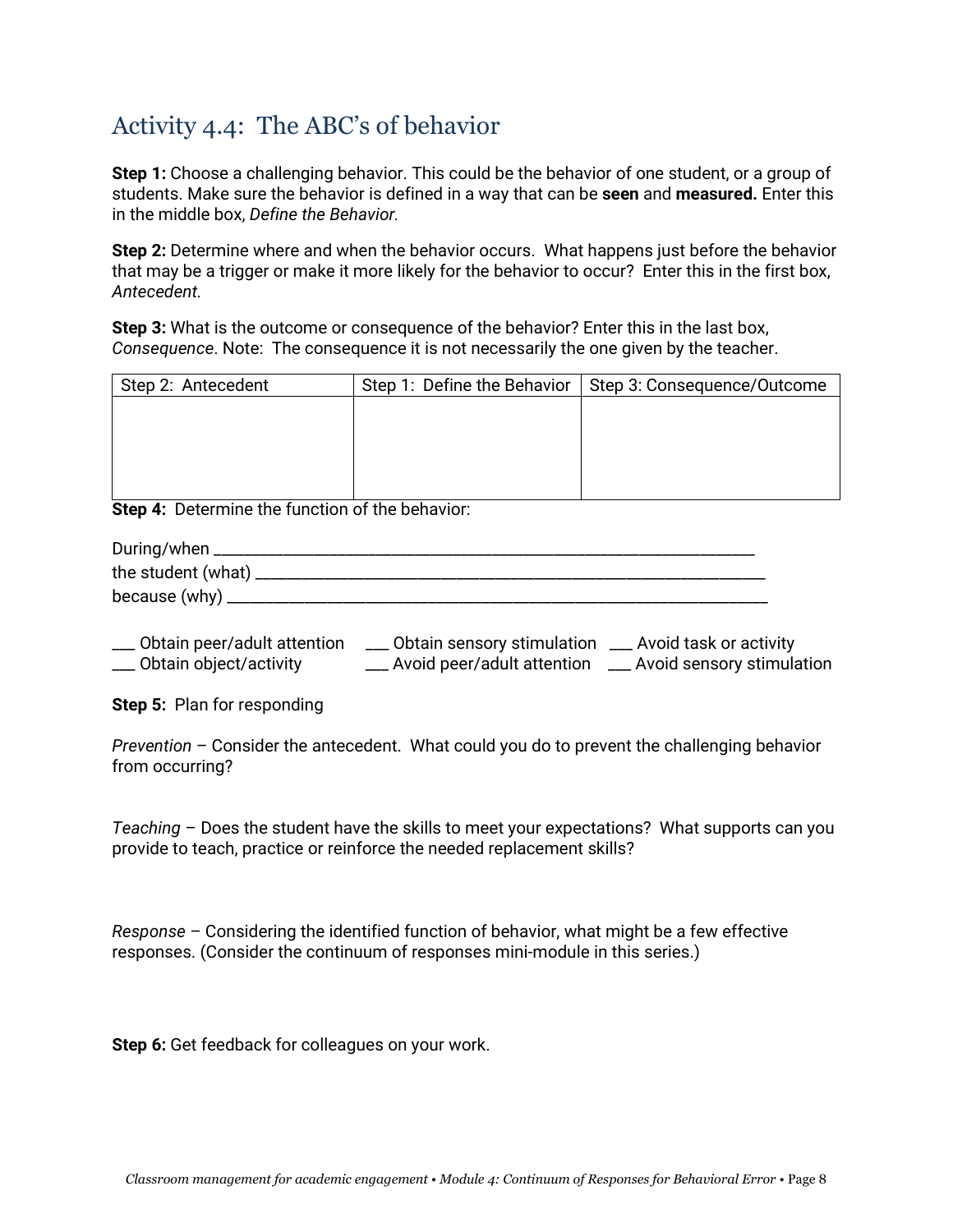# <span id="page-9-0"></span>Module 4 Section 4: Implicit Bias agenda

- I. Introduction (slides  $1 7$ )
	- A. Objectives
	- B. Connections with
		- Equitable multi-level systems of supports
		- Fidelity measurements
		- Trauma-sensitive care
- II. Research (slides 8)
- III. Content (slides  $9 26$ )
	- A. Hooks and power struggles (slides  $9 12$ ) Activity 4.5A Identify hooks Activity 4.5B Identify defusing statements
	- B. Implicit bias (slides  $13 26$ )

Activity 4.6 Cultural or behavioral error

Video clip on implicit bias (Note: slide notes on 17, 18 & 19 explain content in more detail and provide examples.)

Activity 4.7A: (25 -30 min for whole activity)

Read scenarios (5 min + optional small group time)

- a. Note: Allow 5 min individual reading time. Can have small group discuss before doing Kahoot, to get a common response, and play the game as teams.
- b. Also, there are 9 scenarios. Can choose to focus on specific cultures. 2 Latino (B & C), 2 Hmong (D & G), 3 African American (A, E & F), 2 Native (H & I).

Play Kahoot (20 min game and discussion)

Use Activity 4.7B & C to clarify Kahoot answers.

#### IV. Evaluation

- A. Check for understanding (slide 27)
- B. Self-reflection checklist (slide 28)
- C. KASAB: Ideas and resources to develop knowledge, attitudes, skills, aspirations and behavior (slide 29)
- V. *Optional* Wrap Up Activity (slide 30)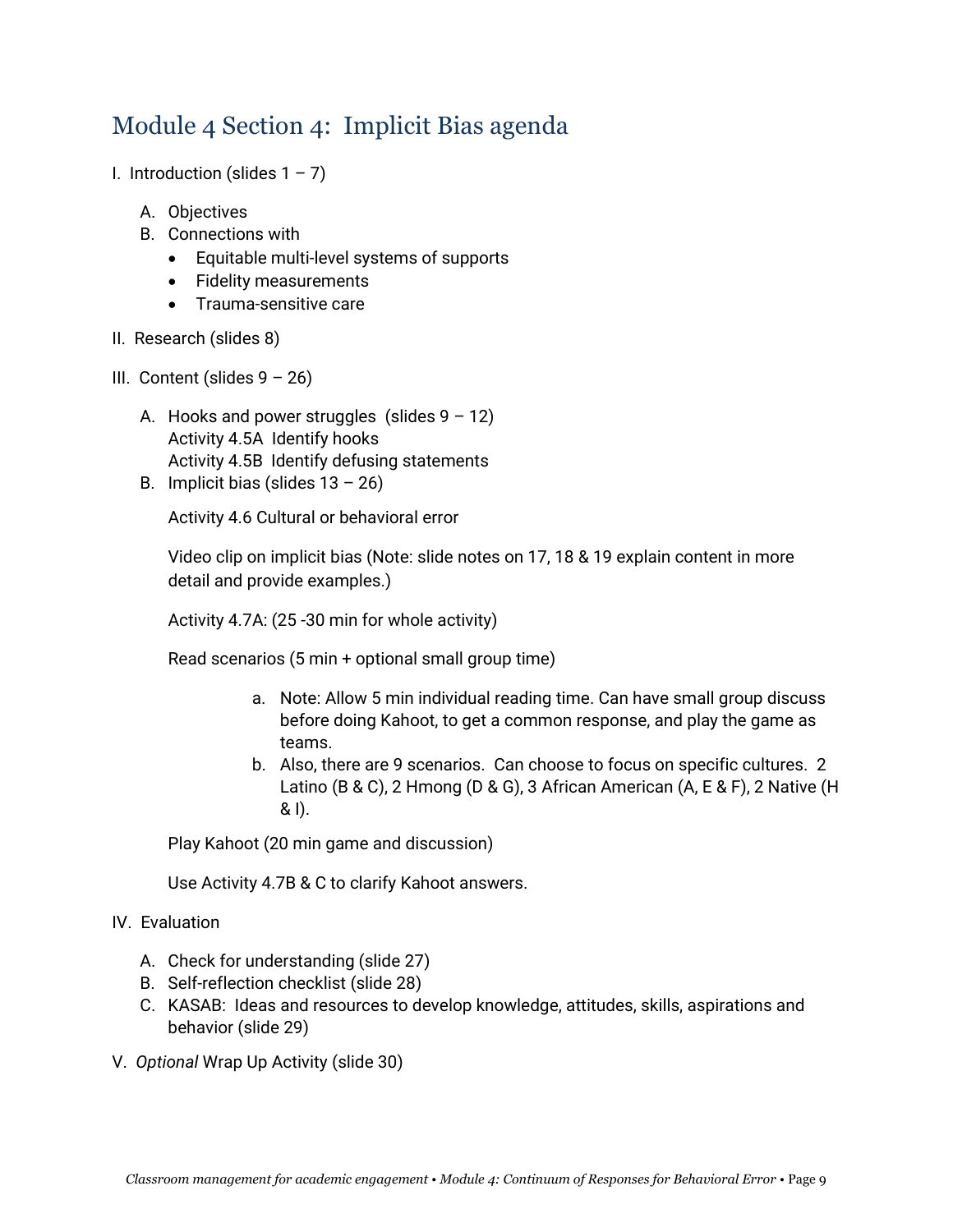## <span id="page-10-0"></span>Activity 4.5: Defusing statements that avoid power struggles

## <span id="page-10-1"></span>**PART A: IDENTIFY YOUR HOOKS.**

## <span id="page-10-2"></span>**PART B: READ OVER THE STATEMENTS.**

Choose a few that you think you could use authentically. Alter the language if you need to.

\_\_\_\_\_\_\_\_\_\_\_\_\_\_\_\_\_\_\_\_\_\_\_\_\_\_\_\_\_\_\_\_\_\_\_\_\_\_\_\_\_\_\_\_\_\_\_\_\_\_\_\_\_\_\_\_\_\_\_\_\_\_\_\_\_\_\_\_\_\_\_\_\_\_\_\_\_\_\_\_\_\_\_\_\_\_\_\_\_

\_\_\_\_\_\_\_\_\_\_\_\_\_\_\_\_\_\_\_\_\_\_\_\_\_\_\_\_\_\_\_\_\_\_\_\_\_\_\_\_\_\_\_\_\_\_\_\_\_\_\_\_\_\_\_\_\_\_\_\_\_\_\_\_\_\_\_\_\_\_\_\_\_\_\_\_\_\_\_\_\_\_\_\_\_\_\_\_\_

\_\_\_\_\_\_\_\_\_\_\_\_\_\_\_\_\_\_\_\_\_\_\_\_\_\_\_\_\_\_\_\_\_\_\_\_\_\_\_\_\_\_\_\_\_\_\_\_\_\_\_\_\_\_\_\_\_\_\_\_\_\_\_\_\_\_\_\_\_\_\_\_\_\_\_\_\_\_\_\_\_\_\_\_\_\_\_\_\_

\_\_\_\_\_\_\_\_\_\_\_\_\_\_\_\_\_\_\_\_\_\_\_\_\_\_\_\_\_\_\_\_\_\_\_\_\_\_\_\_\_\_\_\_\_\_\_\_\_\_\_\_\_\_\_\_\_\_\_\_\_\_\_\_\_\_\_\_\_\_\_\_\_\_\_\_\_\_\_\_\_\_\_\_\_\_\_\_\_

\_\_\_\_\_\_\_\_\_\_\_\_\_\_\_\_\_\_\_\_\_\_\_\_\_\_\_\_\_\_\_\_\_\_\_\_\_\_\_\_\_\_\_\_\_\_\_\_\_\_\_\_\_\_\_\_\_\_\_\_\_\_\_\_\_\_\_\_\_\_\_\_\_\_\_\_\_\_\_\_\_\_\_\_\_\_\_\_\_

\_\_\_\_\_\_\_\_\_\_\_\_\_\_\_\_\_\_\_\_\_\_\_\_\_\_\_\_\_\_\_\_\_\_\_\_\_\_\_\_\_\_\_\_\_\_\_\_\_\_\_\_\_\_\_\_\_\_\_\_\_\_\_\_\_\_\_\_\_\_\_\_\_\_\_\_\_\_\_\_\_\_\_\_\_\_\_\_\_

A. You probably have a good reason to be so mad, but I'm sad to hear you use such angry words. **OR** I'm disappointed that you are choosing to use such angry words, even though I'm sure there is much to be upset about.

B. Wow! I want to know why you are so mad. Tell me later when I can listen.

C. I know there is a solution to this, but I don't know what it is right now. Let's meet later when we can really figure it out.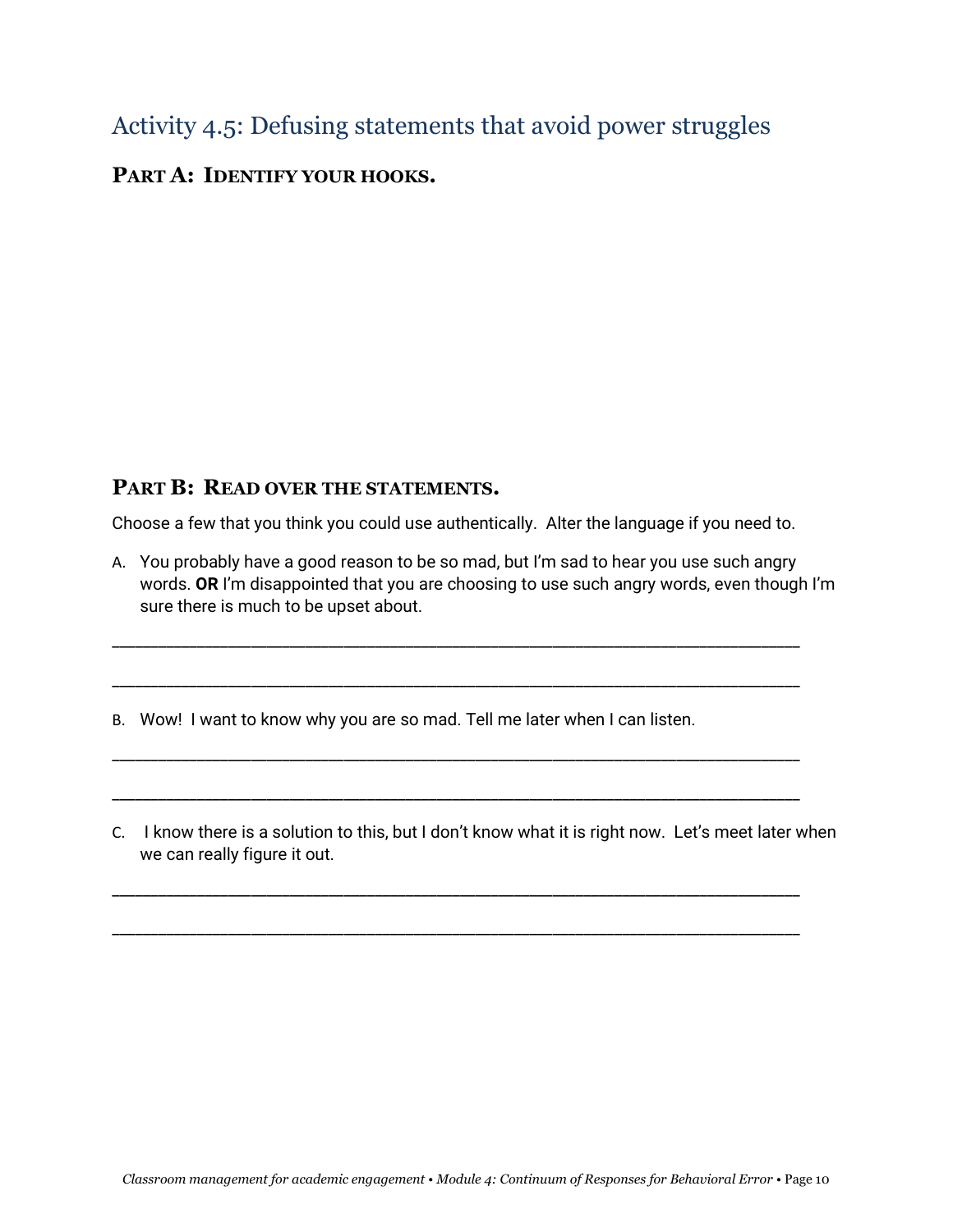D. It looks like you don't want to do this. It's hard to hang in there when you don't like the work. Thanks for sticking with it. **OR** Your words (actions) tell me you are bored. It takes a lot of discipline to hang in there when you are unsure about why we are doing certain things. Thanks for hanging in there.

\_\_\_\_\_\_\_\_\_\_\_\_\_\_\_\_\_\_\_\_\_\_\_\_\_\_\_\_\_\_\_\_\_\_\_\_\_\_\_\_\_\_\_\_\_\_\_\_\_\_\_\_\_\_\_\_\_\_\_\_\_\_\_\_\_\_\_\_\_\_\_\_\_\_\_\_\_\_\_\_\_\_\_\_\_\_\_\_\_

\_\_\_\_\_\_\_\_\_\_\_\_\_\_\_\_\_\_\_\_\_\_\_\_\_\_\_\_\_\_\_\_\_\_\_\_\_\_\_\_\_\_\_\_\_\_\_\_\_\_\_\_\_\_\_\_\_\_\_\_\_\_\_\_\_\_\_\_\_\_\_\_\_\_\_\_\_\_\_\_\_\_\_\_\_\_\_\_\_

\_\_\_\_\_\_\_\_\_\_\_\_\_\_\_\_\_\_\_\_\_\_\_\_\_\_\_\_\_\_\_\_\_\_\_\_\_\_\_\_\_\_\_\_\_\_\_\_\_\_\_\_\_\_\_\_\_\_\_\_\_\_\_\_\_\_\_\_\_\_\_\_\_\_\_\_\_\_\_\_\_\_\_\_\_\_\_\_\_

\_\_\_\_\_\_\_\_\_\_\_\_\_\_\_\_\_\_\_\_\_\_\_\_\_\_\_\_\_\_\_\_\_\_\_\_\_\_\_\_\_\_\_\_\_\_\_\_\_\_\_\_\_\_\_\_\_\_\_\_\_\_\_\_\_\_\_\_\_\_\_\_\_\_\_\_\_\_\_\_\_\_\_\_\_\_\_\_\_

\_\_\_\_\_\_\_\_\_\_\_\_\_\_\_\_\_\_\_\_\_\_\_\_\_\_\_\_\_\_\_\_\_\_\_\_\_\_\_\_\_\_\_\_\_\_\_\_\_\_\_\_\_\_\_\_\_\_\_\_\_\_\_\_\_\_\_\_\_\_\_\_\_\_\_\_\_\_\_\_\_\_\_\_\_\_\_\_\_

\_\_\_\_\_\_\_\_\_\_\_\_\_\_\_\_\_\_\_\_\_\_\_\_\_\_\_\_\_\_\_\_\_\_\_\_\_\_\_\_\_\_\_\_\_\_\_\_\_\_\_\_\_\_\_\_\_\_\_\_\_\_\_\_\_\_\_\_\_\_\_\_\_\_\_\_\_\_\_\_\_\_\_\_\_\_\_\_\_

\_\_\_\_\_\_\_\_\_\_\_\_\_\_\_\_\_\_\_\_\_\_\_\_\_\_\_\_\_\_\_\_\_\_\_\_\_\_\_\_\_\_\_\_\_\_\_\_\_\_\_\_\_\_\_\_\_\_\_\_\_\_\_\_\_\_\_\_\_\_\_\_\_\_\_\_\_\_\_\_\_\_\_\_\_\_\_\_\_

\_\_\_\_\_\_\_\_\_\_\_\_\_\_\_\_\_\_\_\_\_\_\_\_\_\_\_\_\_\_\_\_\_\_\_\_\_\_\_\_\_\_\_\_\_\_\_\_\_\_\_\_\_\_\_\_\_\_\_\_\_\_\_\_\_\_\_\_\_\_\_\_\_\_\_\_\_\_\_\_\_\_\_\_\_\_\_\_\_

- E. I know you are angry, but there is no problem too big that can't be solved. Let's use words to solve the problem.
- F. You're just not yourself today, and that must feel lousy.
- G. We both know that you can use respectful/kind words to tell me how you feel. I look forward to hearing from you later (after class).
- H. Throwing chairs (or…) doesn't make problems go away. It just creates new ones. Let's use our words to say why we feel so mad.

\_\_\_\_\_\_\_\_\_\_\_\_\_\_\_\_\_\_\_\_\_\_\_\_\_\_\_\_\_\_\_\_\_\_\_\_\_\_\_\_\_\_\_\_\_\_\_\_\_\_\_\_\_\_\_\_\_\_\_\_\_\_\_\_\_\_\_\_\_\_\_\_\_\_\_\_\_\_\_\_\_\_\_\_\_\_\_\_\_

\_\_\_\_\_\_\_\_\_\_\_\_\_\_\_\_\_\_\_\_\_\_\_\_\_\_\_\_\_\_\_\_\_\_\_\_\_\_\_\_\_\_\_\_\_\_\_\_\_\_\_\_\_\_\_\_\_\_\_\_\_\_\_\_\_\_\_\_\_\_\_\_\_\_\_\_\_\_\_\_\_\_\_\_\_\_\_\_\_

\_\_\_\_\_\_\_\_\_\_\_\_\_\_\_\_\_\_\_\_\_\_\_\_\_\_\_\_\_\_\_\_\_\_\_\_\_\_\_\_\_\_\_\_\_\_\_\_\_\_\_\_\_\_\_\_\_\_\_\_\_\_\_\_\_\_\_\_\_\_\_\_\_\_\_\_\_\_\_\_\_\_\_\_\_\_\_\_\_

\_\_\_\_\_\_\_\_\_\_\_\_\_\_\_\_\_\_\_\_\_\_\_\_\_\_\_\_\_\_\_\_\_\_\_\_\_\_\_\_\_\_\_\_\_\_\_\_\_\_\_\_\_\_\_\_\_\_\_\_\_\_\_\_\_\_\_\_\_\_\_\_\_\_\_\_\_\_\_\_\_\_\_\_\_\_\_\_\_

I. I want to understand what I did to bug you, but swearing at me doesn't help. Let's talk when we've both had a chance to cool down.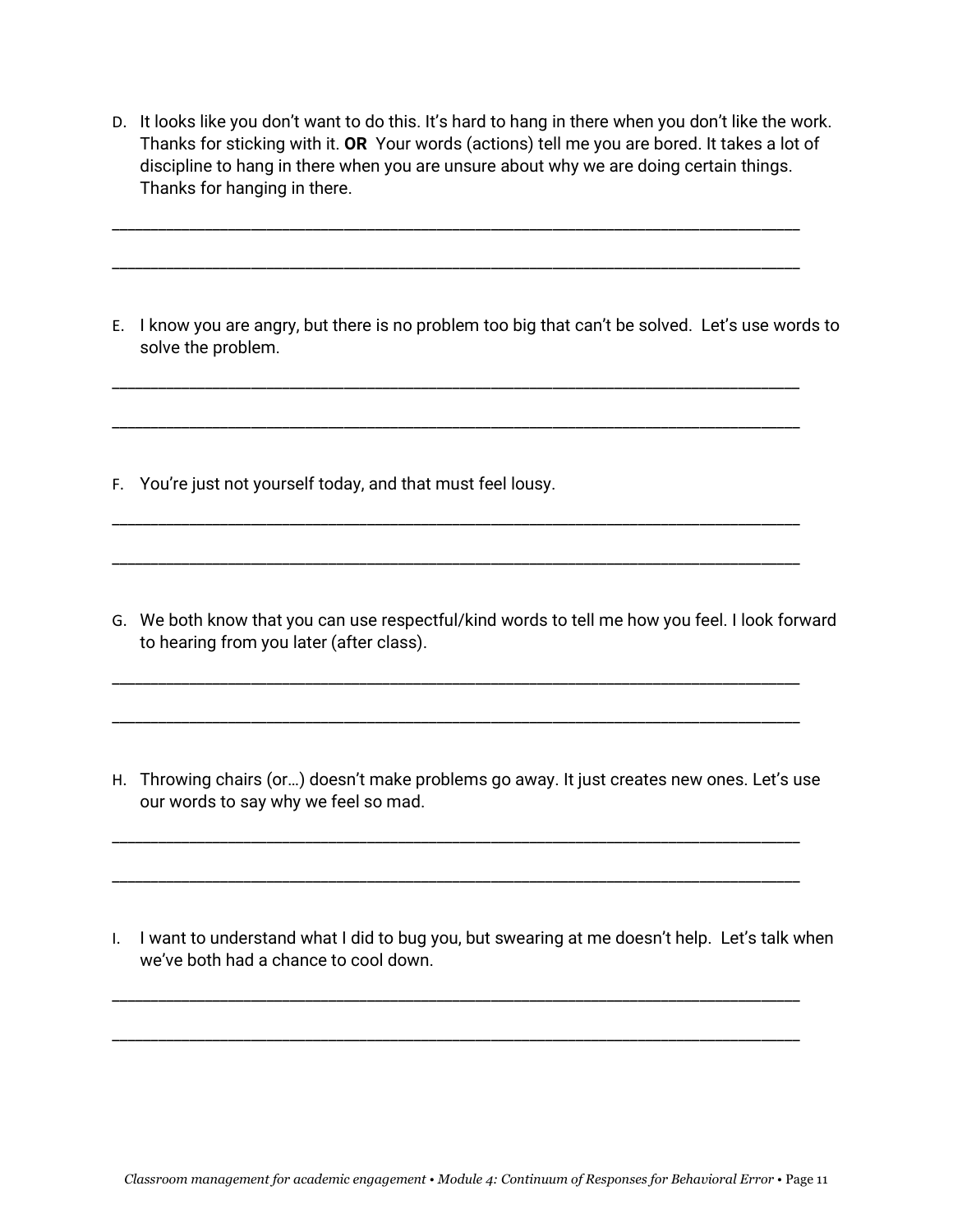J. Wow! You must be feeling very mad to use those words in front of everyone. Later is the time to handle this.

\_\_\_\_\_\_\_\_\_\_\_\_\_\_\_\_\_\_\_\_\_\_\_\_\_\_\_\_\_\_\_\_\_\_\_\_\_\_\_\_\_\_\_\_\_\_\_\_\_\_\_\_\_\_\_\_\_\_\_\_\_\_\_\_\_\_\_\_\_\_\_\_\_\_\_\_\_\_\_\_\_\_\_\_\_\_\_\_\_

\_\_\_\_\_\_\_\_\_\_\_\_\_\_\_\_\_\_\_\_\_\_\_\_\_\_\_\_\_\_\_\_\_\_\_\_\_\_\_\_\_\_\_\_\_\_\_\_\_\_\_\_\_\_\_\_\_\_\_\_\_\_\_\_\_\_\_\_\_\_\_\_\_\_\_\_\_\_\_\_\_\_\_\_\_\_\_\_\_

K. I'm glad you trust me enough to tell me how you feel (and I'm interested in your ideas). I want to hear your ideas about how to make this a better class. **OR** Any suggestions for improvement are appreciated.

\_\_\_\_\_\_\_\_\_\_\_\_\_\_\_\_\_\_\_\_\_\_\_\_\_\_\_\_\_\_\_\_\_\_\_\_\_\_\_\_\_\_\_\_\_\_\_\_\_\_\_\_\_\_\_\_\_\_\_\_\_\_\_\_\_\_\_\_\_\_\_\_\_\_\_\_\_\_\_\_\_\_\_\_\_\_\_\_\_

\_\_\_\_\_\_\_\_\_\_\_\_\_\_\_\_\_\_\_\_\_\_\_\_\_\_\_\_\_\_\_\_\_\_\_\_\_\_\_\_\_\_\_\_\_\_\_\_\_\_\_\_\_\_\_\_\_\_\_\_\_\_\_\_\_\_\_\_\_\_\_\_\_\_\_\_\_\_\_\_\_\_\_\_\_\_\_\_\_

\_\_\_\_\_\_\_\_\_\_\_\_\_\_\_\_\_\_\_\_\_\_\_\_\_\_\_\_\_\_\_\_\_\_\_\_\_\_\_\_\_\_\_\_\_\_\_\_\_\_\_\_\_\_\_\_\_\_\_\_\_\_\_\_\_\_\_\_\_\_\_\_\_\_\_\_\_\_\_\_\_\_\_\_\_\_\_\_\_

\_\_\_\_\_\_\_\_\_\_\_\_\_\_\_\_\_\_\_\_\_\_\_\_\_\_\_\_\_\_\_\_\_\_\_\_\_\_\_\_\_\_\_\_\_\_\_\_\_\_\_\_\_\_\_\_\_\_\_\_\_\_\_\_\_\_\_\_\_\_\_\_\_\_\_\_\_\_\_\_\_\_\_\_\_\_\_\_\_

\_\_\_\_\_\_\_\_\_\_\_\_\_\_\_\_\_\_\_\_\_\_\_\_\_\_\_\_\_\_\_\_\_\_\_\_\_\_\_\_\_\_\_\_\_\_\_\_\_\_\_\_\_\_\_\_\_\_\_\_\_\_\_\_\_\_\_\_\_\_\_\_\_\_\_\_\_\_\_\_\_\_\_\_\_\_\_\_\_

\_\_\_\_\_\_\_\_\_\_\_\_\_\_\_\_\_\_\_\_\_\_\_\_\_\_\_\_\_\_\_\_\_\_\_\_\_\_\_\_\_\_\_\_\_\_\_\_\_\_\_\_\_\_\_\_\_\_\_\_\_\_\_\_\_\_\_\_\_\_\_\_\_\_\_\_\_\_\_\_\_\_\_\_\_\_\_\_\_

\_\_\_\_\_\_\_\_\_\_\_\_\_\_\_\_\_\_\_\_\_\_\_\_\_\_\_\_\_\_\_\_\_\_\_\_\_\_\_\_\_\_\_\_\_\_\_\_\_\_\_\_\_\_\_\_\_\_\_\_\_\_\_\_\_\_\_\_\_\_\_\_\_\_\_\_\_\_\_\_\_\_\_\_\_\_\_\_\_

\_\_\_\_\_\_\_\_\_\_\_\_\_\_\_\_\_\_\_\_\_\_\_\_\_\_\_\_\_\_\_\_\_\_\_\_\_\_\_\_\_\_\_\_\_\_\_\_\_\_\_\_\_\_\_\_\_\_\_\_\_\_\_\_\_\_\_\_\_\_\_\_\_\_\_\_\_\_\_\_\_\_\_\_\_\_\_\_\_

L. There may be some truth to what you are saying. It is hard for me to hear you when you use such angry words.

M. That is an interesting opinion. Tell me more after class.

N. When did you start (feeling, thinking, believing) that? Tell me after class.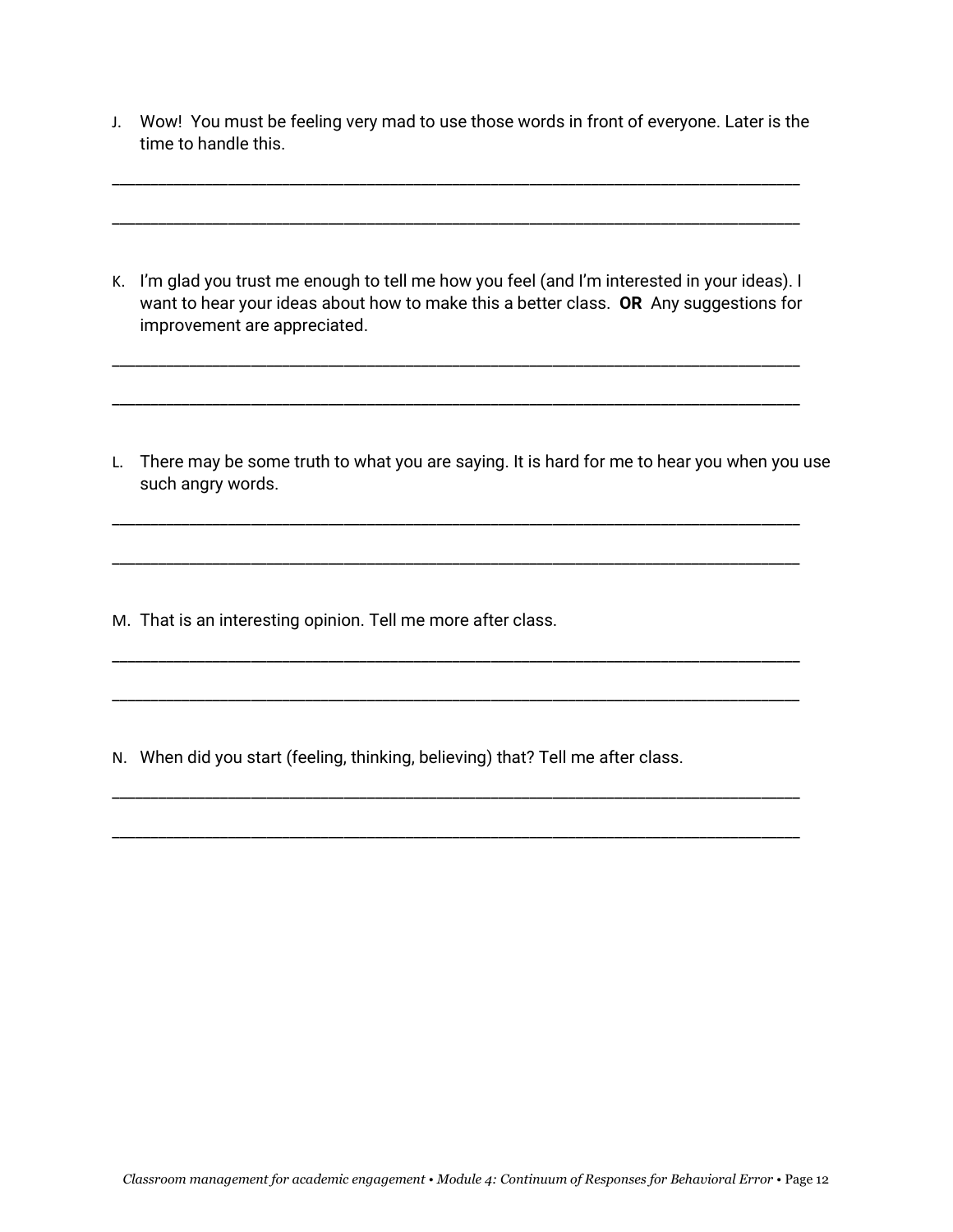# <span id="page-13-0"></span>Activity 4.6: Is it a cultural mismatch or a behavioral error?

- A. Indicate **C** for cultural mismatch and **E** for behavioral error
	- 1. Student is talking while teacher is talking but in an affirming way.
	- 2. Student is tapping on desk while other students are working quietly.
	- 3. Students are picking on another student.
	- 4. Student says mean and disrespectful things to the teacher.
	- 5. Students are in a collaborative group paying attention to students in another collaborative group.
	- 6. Students are stealing
	- 7. Student is assertively as opposed to aggressively talking back, trying to make a point with the teacher.
- B. Identify your vulnerable decision points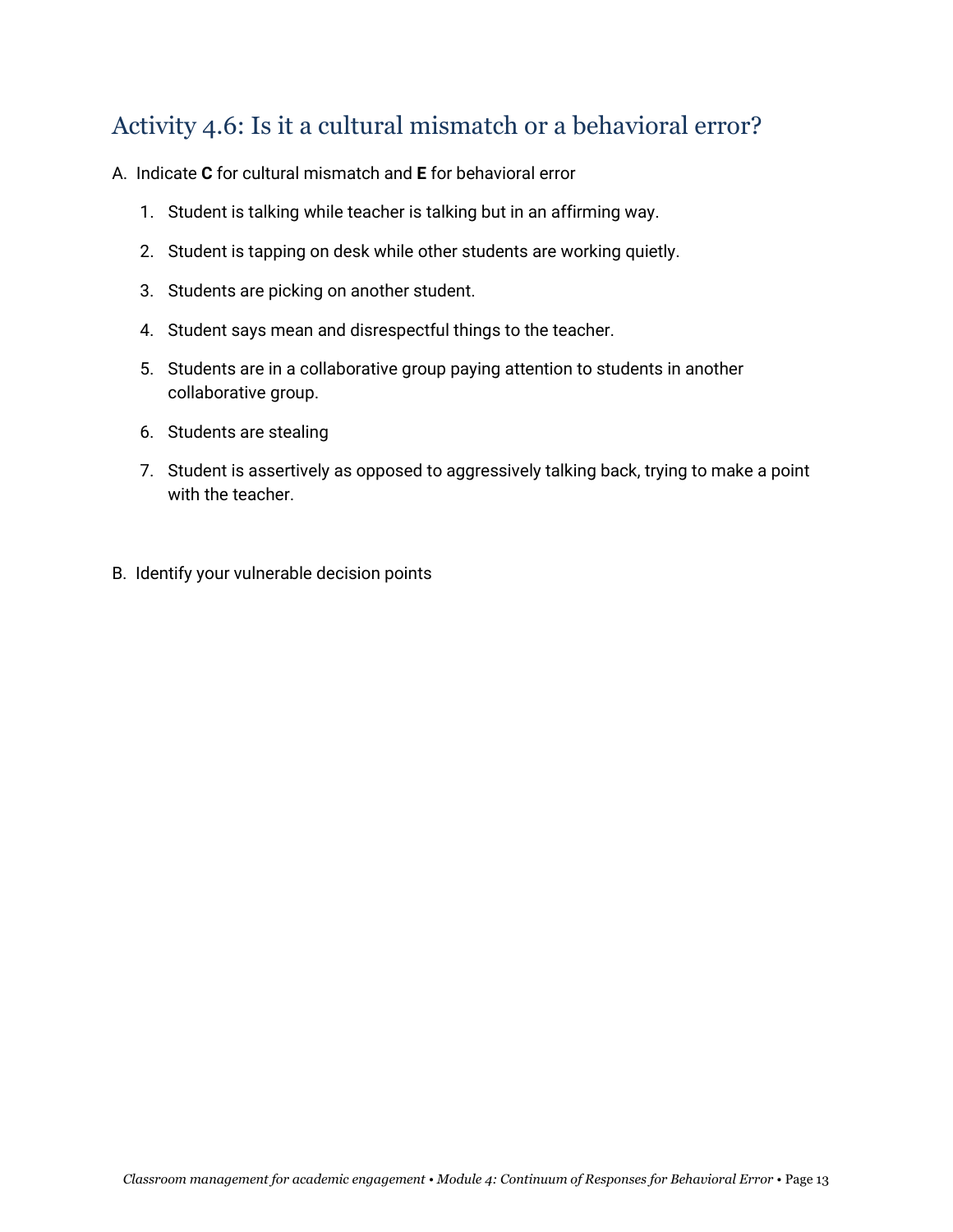# <span id="page-14-0"></span>Activity 4.7A: Culturally responsive scenarios

A. The students are ending a small group activity, and need to regroup and return to the larger group setting. The teacher gives the attention signal to do so, "Ay go", expecting the reply, "Ay me" from all students. A few students continue their discussion, even after repeated calls from the teacher.

Validate and Affirm:

Build and Bridge:

B. During 5<sup>th</sup> hour, the middle school Social Studies teacher explains the classroom's expectations and routines for group work. As the teacher circulates, she notices that several 1<sup>st</sup> generation, Mexican, male students are not listening to the female students in their group. The math teacher reminds the whole class to make sure they are including input from all students in their group. However, this does not seem to make a difference in the group interactions.

Validate and Affirm:

Build and Bridge:

C. The students are given an assignment that requires them to work independently at their desks. After 10 minutes, Carlos leaves his seat and begins walking around the room, sometimes stopping to talk to other students. Even after repeated teacher redirections and Carlos verbally complies, but continues to walk and socialize.

Validate and Affirm:

Build and Bridge: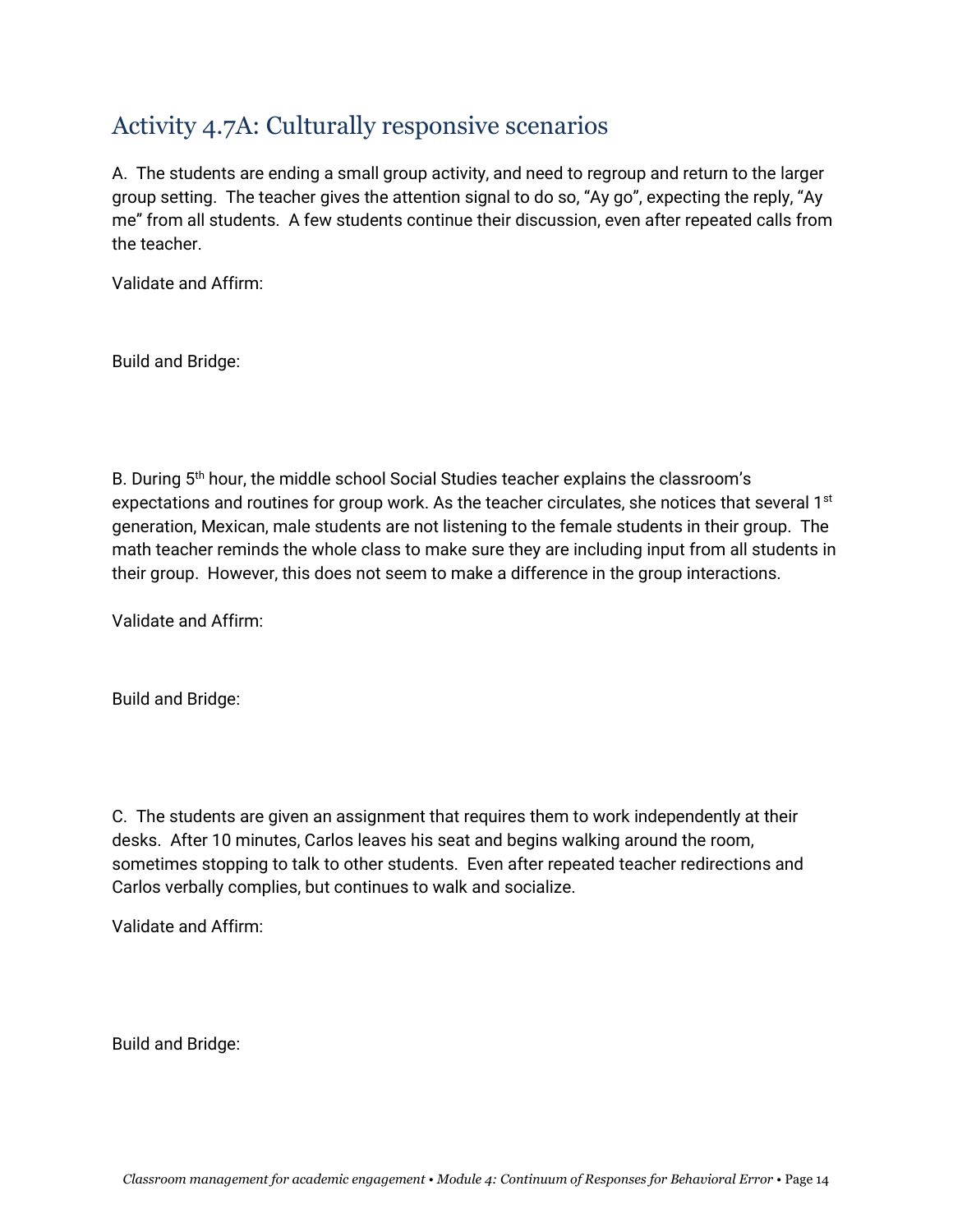D. After the Math test, Pakou, an English Learner with 3.5 English Language Proficiency level, was returning from the bathroom when her teacher noticed she had notes written on her hand. Her teacher wonders about this.

Validate and Affirm:

Build and Bridge:

E. During class transition, Mariah and Jerome walking in the hall and are talking excitedly about a community event that is happening in the neighborhood tonight. When they enter the class, they are still talking **loudly** and finalizing who else **needs to be invited**. The teacher reminds them of the voice level and the need to get their materials out. The students **remain engaged** in their conversation, seemingly ignoring the teacher's redirection.

Validate and Affirm:

Build and Bridge:

F. Javon has not been working on his assignment. When you redirect him, he pushes away the assignment, looks the teacher in the eye, and directly says, "This is B\_\_\_\_\_ S\_\_\_\_!"

Note: A consequence would be appropriate.

Validate and Affirm:

Build and Bridge: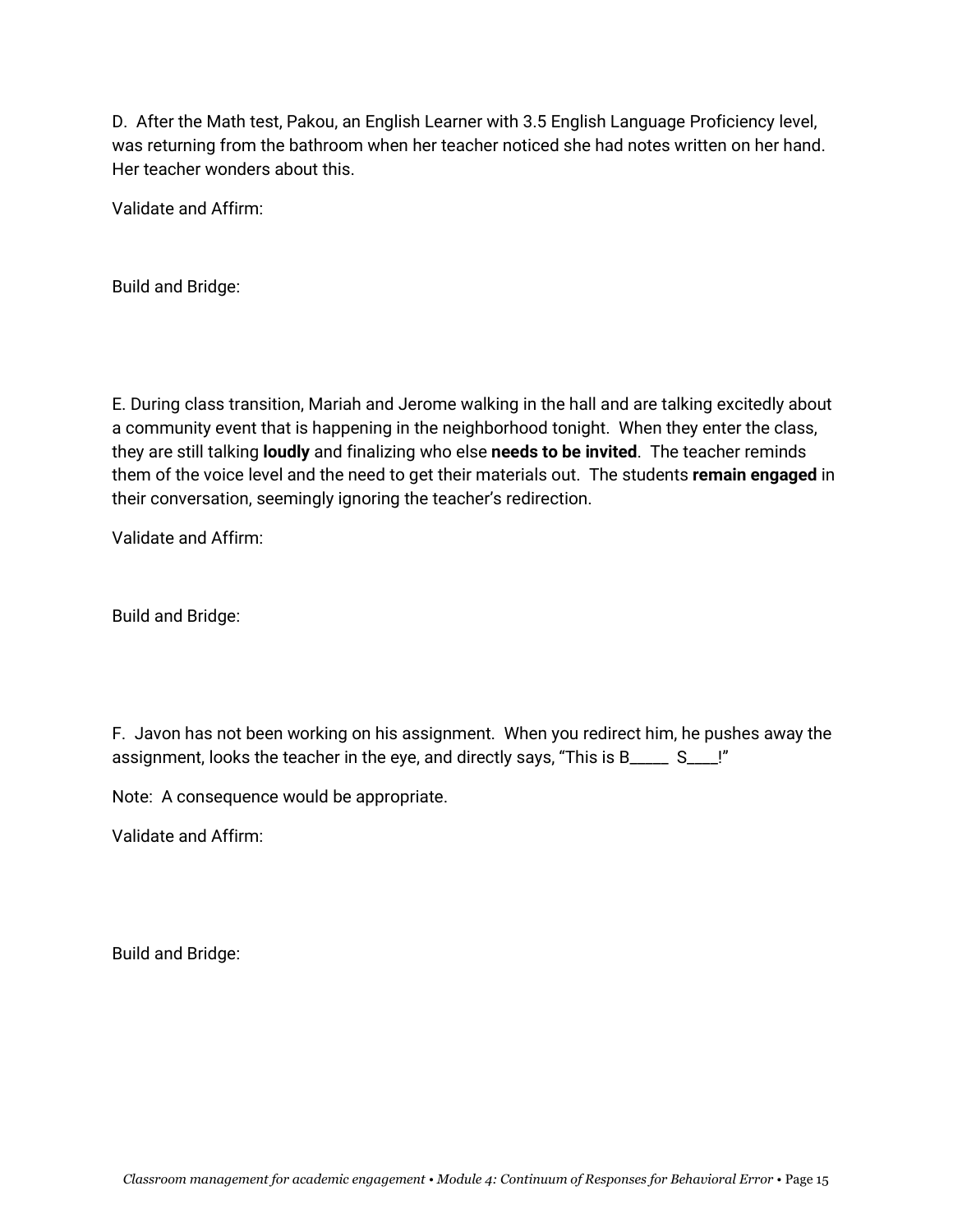G. Yang, a high school Hmong boy, was walking down the hallway when he heard someone talking about his friend. He walked up to the individual and got into the person's face. When Yang was asked to describe what happened, he did not speak up.

Validate and Affirm:

Build and Bridge:

H. Kenesaeh, an eighth grade boy from the Menomonie tribe, is taking a test. He looks over at the work of a student next to him, then up at the teacher. The teacher's first thought is that he is cheating.

Validate and Affirm:

Build and Bridge:

I. Manih, a Native, 5<sup>th</sup> grade girl, did not turn in her homework. The teacher is speaking to her about her late assignment, and Manih does not give eye contact to the teacher. She looks down at the ground and does not respond to the teacher's comments or questions. The teacher feels frustrated and disrespected.

Validate and Affirm:

Build and Bridge: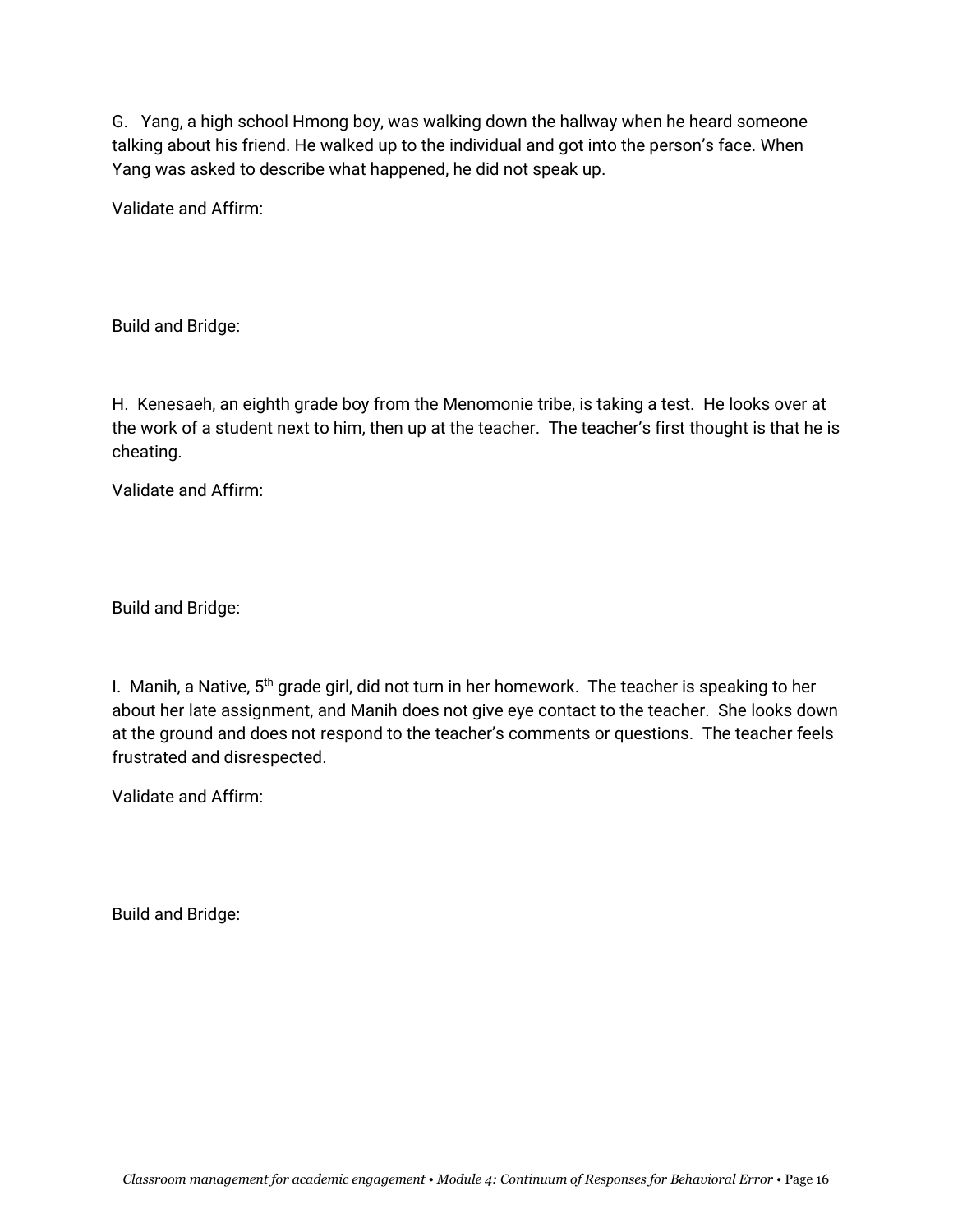# <span id="page-17-0"></span>Activity 4.7B: Notes for culturally responsive scenarios

#### **Scenario A:**

The students are ending a small group activity, and need to regroup and return to the larger group setting. The teacher gives the attention signal to do so, "Ay go", expecting the reply, "Ay me" from all students. A few students continue their discussion, even after repeated calls from the teacher.

*Note: Teacher wants immediate response, but culturally, students need to wrap up in a fashion that better accommodates their need to fully express all of their thoughts. Additional Note: Attention signals should vary: traditional, responsive and culturally responsive. There are times when students do have to come back immediately. The teacher should look for opportunities when allowing a few seconds for a response matches the task.*

**Validate and affirm oral expression and engagement with task:** *I see some of you have a lot to say about this topic.*

**Bridge:** *I will give you 2 minutes to complete your conversations. (Allow several seconds after that call for students to respond, rather than demanding an immediate response.)*

**Build:** *Then we have to come back as a whole group for the next part of our work.*

#### **Scenario B:**

During 5th hour, the middle school Social Studies teacher explains the classroom's expectations and routines for group work. As the teacher circulates, she notices that several 1<sup>st</sup> generation, Mexican, male students are not listening to the female students in their group. The teacher reminds the whole class to make sure they are including input from all students in their group. However, this does not seem to make a difference in the group interactions.

*Note: In some cultures, such as Hispanic\Latino or Hmong, male students are held to higher standards/expectations. The way they communicate or listen to females may not be perceived as the norm in the dominant culture. This is especially true for first generation students. Assimilation occurs with students have lived here longer.<sup>1</sup>*

**Validate and Affirm:** *You have some excellent ideas. I appreciate the leadership and responsibility you are taking on with this project.*

**Build:** *The girls are also voicing some important opinions. As leaders, how can you validate and incorporate their ideas into this project?* (Choose a reason that would be of most value to the student.)

**Bridge:** If necessary, institute repeating what someone has said before adding your idea. Allowing 3 to speak before me is another way to encourage listening to all.

<sup>1</sup> Dumka, L., Gonzales, N., Bonds, D., Etc. (2011). *Academic Success of Mexican Origin Adolescent Boys and Girls: The Role of Mothers' and Fathers' Parenting and Cultural Orientation. Retrieved from http://www.ncbi.nlm.nih.gov/pmc/articles/PMC3128498/*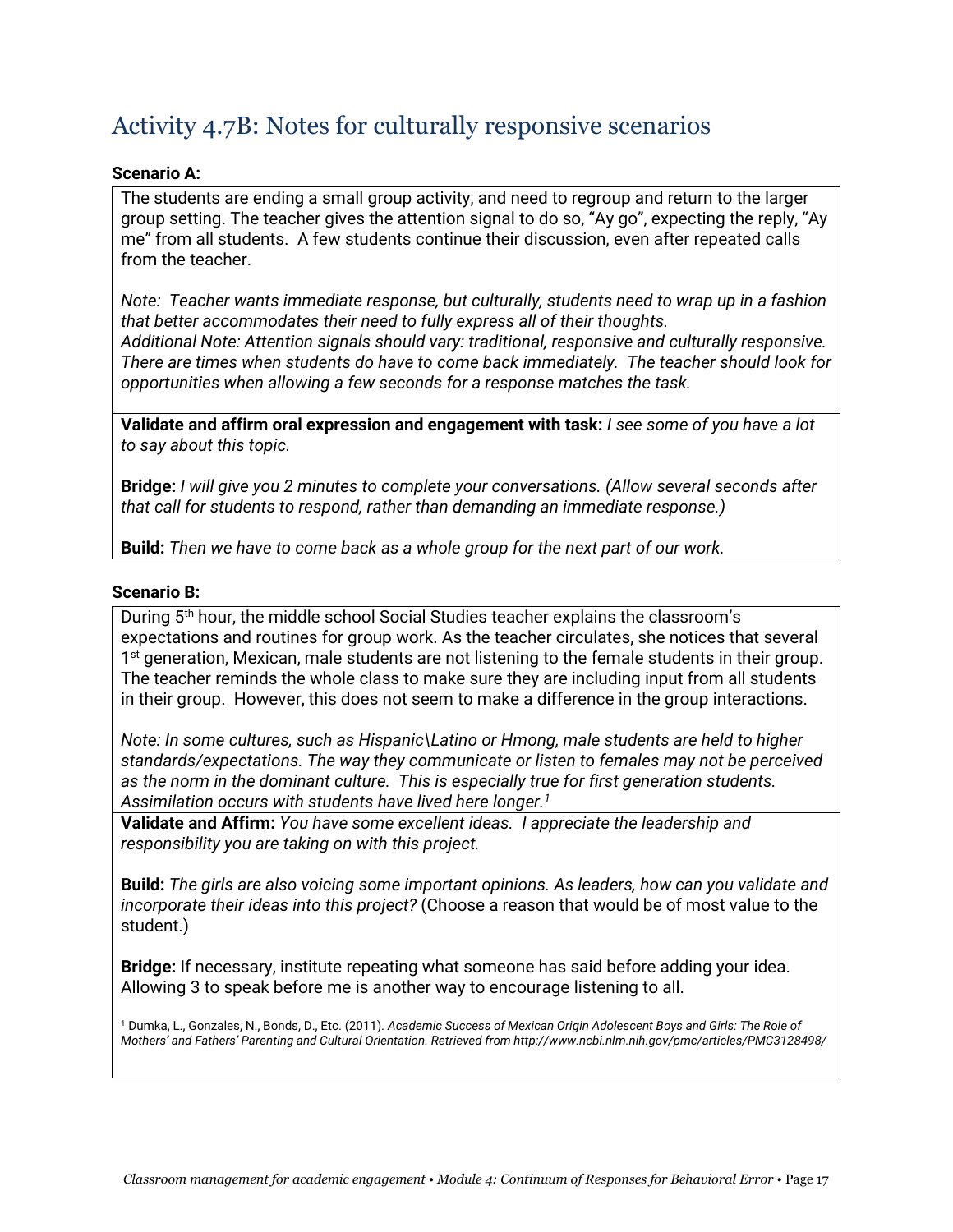#### **Scenario C:**

The students are given an assignment that requires them to work independently at their desks. After 10 minutes, Carlos leaves his seat and begins walking around the room, sometimes stopping to talk to other students. Even after repeated teacher redirections, and Carlos verbally complies, but continues to walk and socialize.

*Note: The cultural behaviors of socio-centrism, collective work and responsibility are evident here. Validate that the student may be working on the assignment, then explain the expected behavior, and why it is needed for this assignment.*

**Validate and Affirm:** *Carlos, I can see you are talking with others about this assignment. I am glad to see that you are on task, and there are times when I will want you to work on a project with others.* 

**Build with warm demander technique:** *However, for this assignment, I need you to work by yourself. You can stand by your desk if you need to stretch, but I want to see what you can come up with on your own.*

**Bridge:** Make sure there are opportunities for movement and communal work. Use a protocol for responding that is responsive to the cultural behaviors of collective work and sociocentrism, such as: Give one, Get one; Think, Pair, Share; Musical Shares, etc.

#### **Scenario D:**

After the Math test, Pakou, an English Learner with 3.5 English Language Proficiency level, was returning from the bathroom when her teacher noticed she had notes written on her hand. Her teacher wonders about this.

*Note: Hmong students are sensitive about being called out in front of peers, especially when they are one of the only students of color. Also, it is important that accommodations in test taking occur to insure that the learning objectives are met, vs testing for language/reading proficiency.* 

**Validate and Affirm: (**The teacher approaches Pakou privately*.) I noticed you really want to do well on the Math test. You must have studied really hard last night. Can you tell me how you felt while taking today's test? What is one thing you felt you did really well on the test? What one thing you wish you would do differently?*

**Build:** (Privately) *I care about you. I want you to feel and be successful in my class. What can I do to help you feel confident in taking tests in the future?*

**Bridge:** Teachers need the skills to know how to accommodate for ELL students in order to ensure that they are accurately assessing the specific academic skills. This requires school/district resources.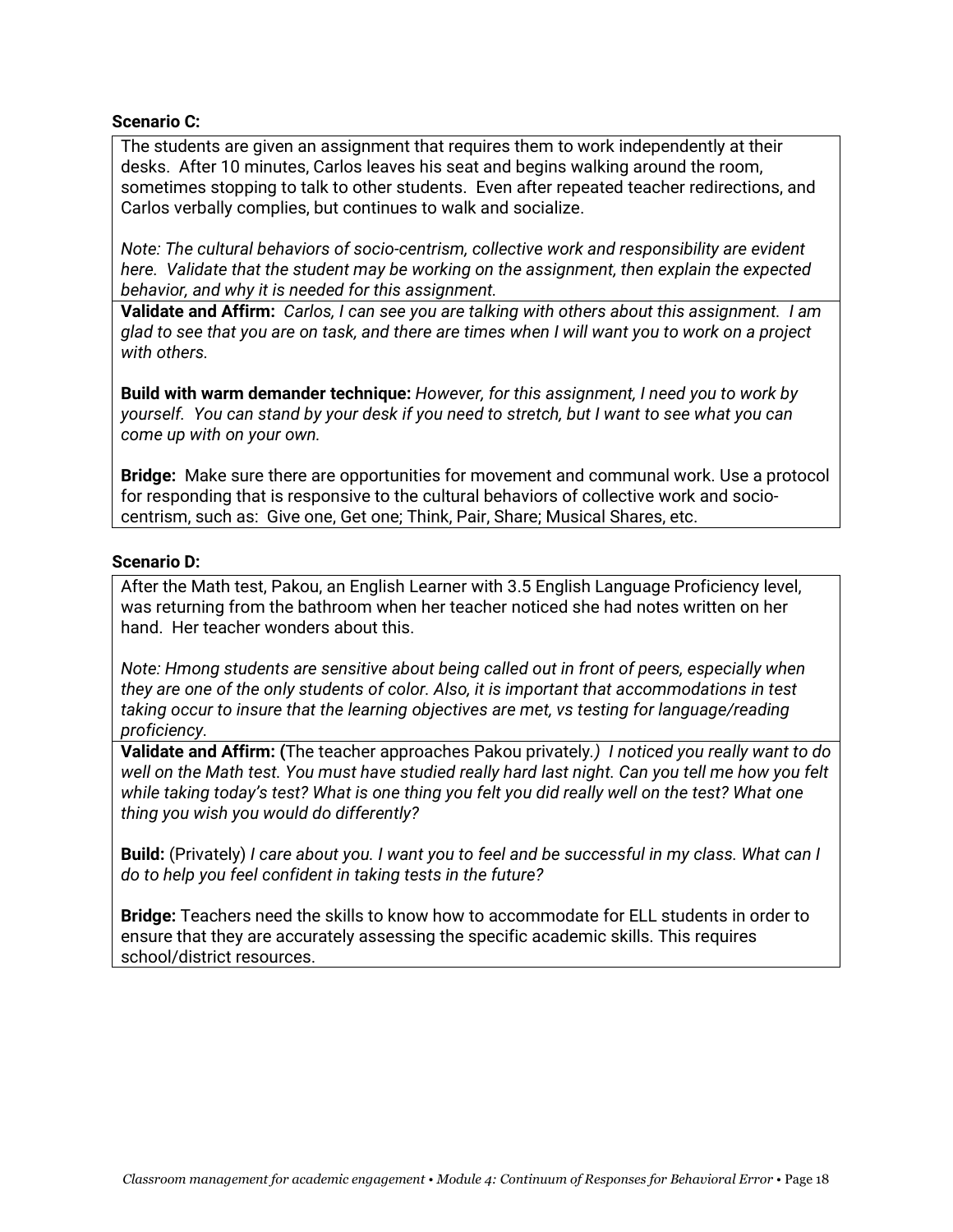#### **Scenario E:**

During class transition, Mariah and Jerome walking in the hall and are talking excitedly about a community event that is happening in the neighborhood tonight. When they enter the class, they are still talking **loudly** and finalizing who else **needs to be invited.** The teacher reminds them of the voice level and the need to get their materials out. The students remain engaged in their conversation, seemingly ignoring the teacher's redirection.

*Note: This behavior has roots in communalism and emotional vitality. Articulate expected behavior and the rationale for that behavior in this setting/time.* 

**Validate and Affirm:** *I feel your excitement for your party, and I'm impressed with your attention to being sure everyone is invited.*

**Build***: I need you to complete your conversation so that the class can begin our lesson. Can't wait to hear how your party goes.*

**Bridge:** While attention signals should be followed, it is important to include a variety of signals: traditional, responsive and culturally responsive. One aspect of culturally responsive signal is to allow time for conversations to end. The teacher may decide to allow this wait time in this one instance, but then expect conversation to end.

#### **Scenario F:**

Javon has not been working on his assignment. When you redirect him, he pushes away the assignment, looks you in the eye, and directly says, "This is B\_\_\_\_\_ S\_\_\_\_!"

*Note: Include the warm demander to defuse the emotionality. Also, create an excellent way to find out if the assignment is connecting culturally with the student. Include role model where student can see themselves meeting their needs in a respectful way. Additional note: A consequence would be appropriate.*

**Validate and Affirm:** *You seem very frustrated with this assignment, which is something we need to talk about. I'd like to hear your thoughts on it, but it is hard for me to discuss and work on the problem when you use swear words. I'm going to help some other students, and when I return, I'd like to hear more about your thoughts regarding the assignment.*

**Build when returning to conversation:** *I know you are upset with the assignment, but when you swear, it is very hard for me to hear what the real problem is. I really want to make this work for you.* (Teacher would model the words to use. *Ms. Wells, this assignment seems like a waste of time for me. I don't see how I'm ever going to use this. I'd rather be…* ) *Do you think you can explain what is upsetting you without using swear words?* \*

**Bridge:** May need to adjust assignment so that it is more meaningful/connects more to the student.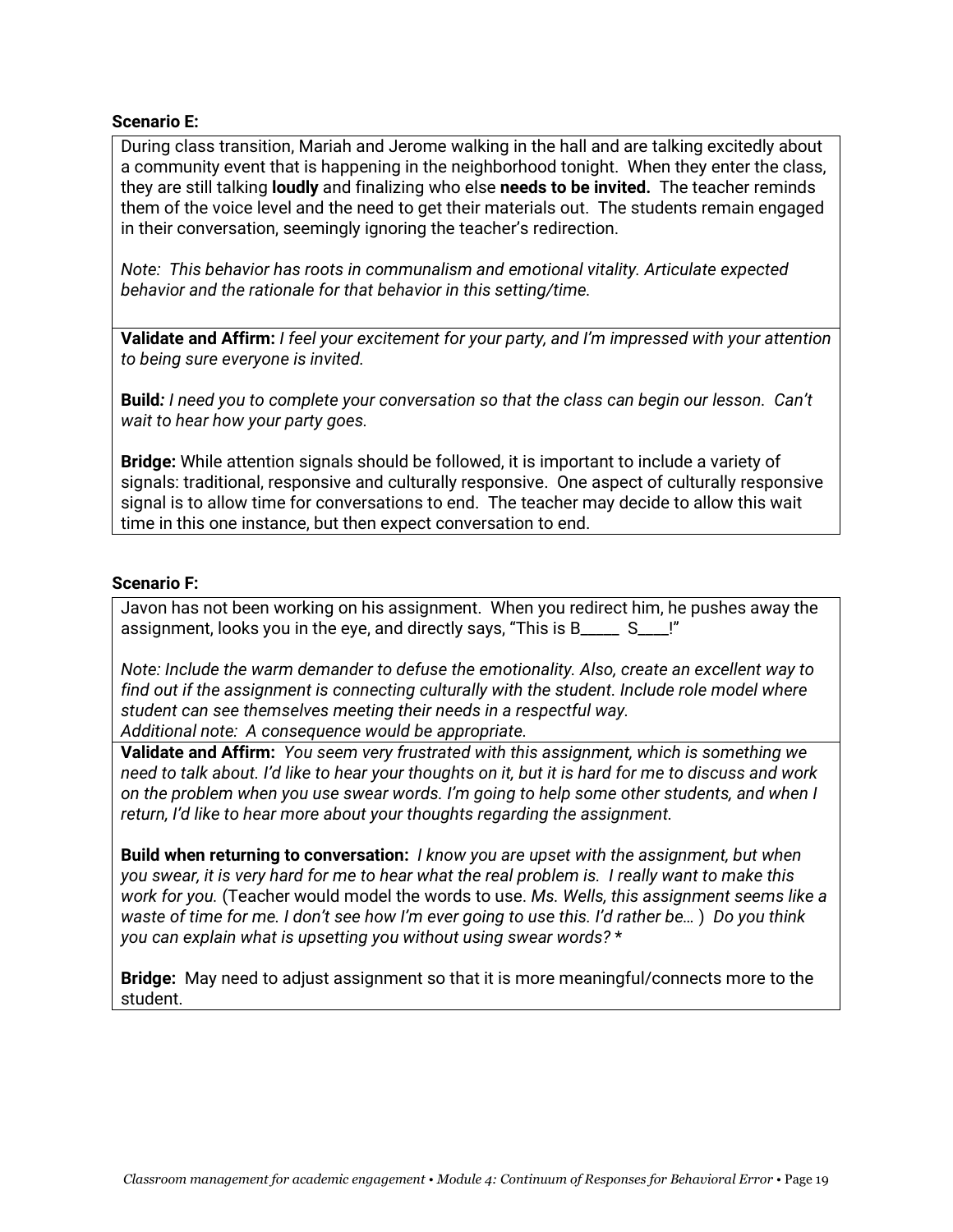#### **Scenario G:**

Yang, a high school Hmong boy, was walking down the hallway when he heard someone talking about his friend. He walked up to the individual and got into the person's face. When Yang was asked to describe what happened, he did not speak up.

*Note: Yang comes from a communism culture where allegiance, loyalty, and honor to family, and group needs come first. Hearing his friend being looked down by other students is a sign of disrespect. In determining a response, assume this is the first time this has occurred with Yang.*

**Validate and Affirm:** Teacher: It must be difficult to hear someone disrespect your friend in front of you. You must be extremely upset by the way you were being treated.

*Note: Yang has been taught that there is a communication hierarchy. Communication from father to mother and parents to children are a one way and top down. When parents speak, children are expected to listen without questioning. Any questioning or "talking back" is considered disrespectful. Thus, to explain his actions would be considered disrespectful.*

**Build and Bridge:** (Taking Yang aside): *It is important to support your friend. Can we look at ways to do that respect all people involved, make it more likely that your friend will be respected by his fellow students, and not get you in trouble?* (The teacher may need to make some suggestions, if Yang is uncomfortable doing so. Time to practice a new response also helps build cultural capital.)

#### **Scenario H:**

Kenesaeh, an eighth grade boy, is taking a test. He looks over at the work of a student next to him, then up at the teacher. The teacher's first thought is that he is cheating.

#### *Notes:*

*1. Native culture does not put time limits in the way that dominant society does and individuals are given much time and trial and error to complete and master tasks. By looking at his friend's paper he was determining his pace and comprehension in comparison to his peers. Also, time tests can cause stress for Native youth, and do not allow for trial and error. We are assuming there is no room for flexibility in the time limits of this test.*

*2. Kenesaeh comes from traditional native culture which does not use a lot of verbal language and incorporates a lot of body language. Direct eye contact is not a norm and can either (a) be considered disrespectful or (b) indicate strong emotion from the individual. By looking at the teacher Kenesaeh was using eye contact (a sign of strong emotion-anxiety) to indicate that he needed assistance. Verbally asking for assistance can be thought of as disruptive causing other students to look and bring attention which would embarrass Kenesaeh.*

**Validate and Affirm:** *Are you concerned about the time, Kenesaeh? (Teacher looks at his work.) You're doing fine with the pacing.*

**Build:** *There are some difficult questions on this test; is there anything I can help you with that you may not understand fully?* 

**Bridge:** I know students in my other classes had difficulty understanding some things so I may not have done the best job with certain questions. (By taking personal responsibility for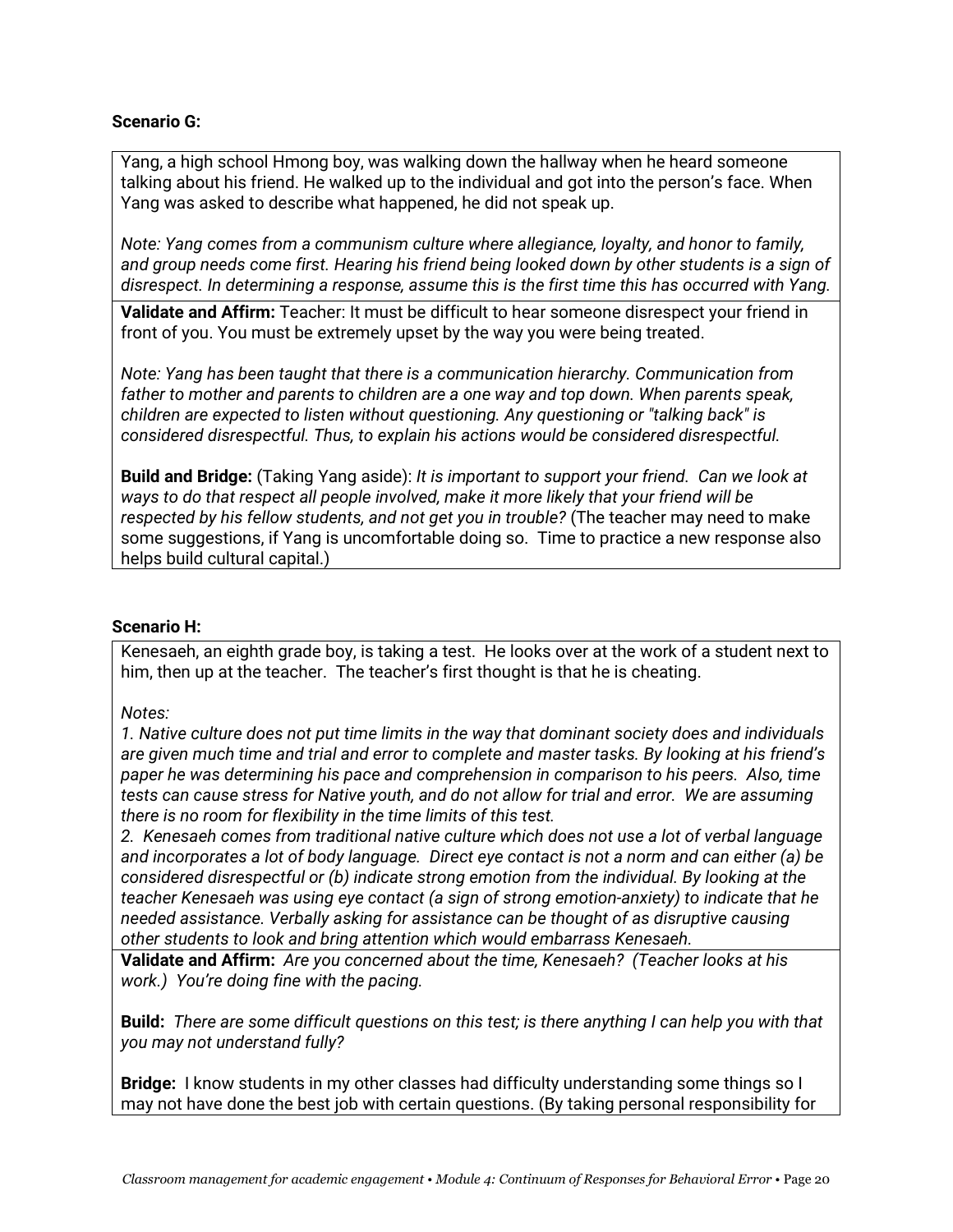the test design, it relieves Kenesaeh from feelings of inadequacy, brings him closer to the teacher and suggests that she is approachable allowing for him to connect with her and build relationship leading Kenesaeh to trust her and feel comfortable to ask for assistance.

#### **Scenario I:**

Manih, a Native,  $5<sup>th</sup>$  grade girl, did not turn in her homework. The teacher is speaking to her about her late assignment, and Manih does not give eye contact to the teacher. She looks down at the ground and does not respond to the teacher's comments or questions. The teacher feels frustrated and disrespected.

*Notes:* 

*1. See notes from Scenario E on respect and non-verbals.*

2. In Native society some youth are given more responsibilities at a younger age than dominant society as a means of preparing them for life as an adult. They may be required to take on tasks that youth in dominant society do not, which may leave less available time to complete school work.

3. Time orientation is also different and time limits are not utilized in the same way because it is viewed as more important to do things well and correctly.

**Validate and Affirm:** *I understand that all students have a lot happening at home and sometimes we run out of time to do things.*

**Build:** Taking Manih to a private area and understanding that Manih is showing her respect by looking down, *"I need your help to let me know if I am doing a good job teaching and explaining the material to everyone. When I check homework I can see where my students are learning and where I could do more to help students. This is why it is important for everyone to do the homework so I can make sure that we all are learning."* 

**Bridge:** *I was hoping that you could come up with a plan of how you can get it done and let me know after lunch?"*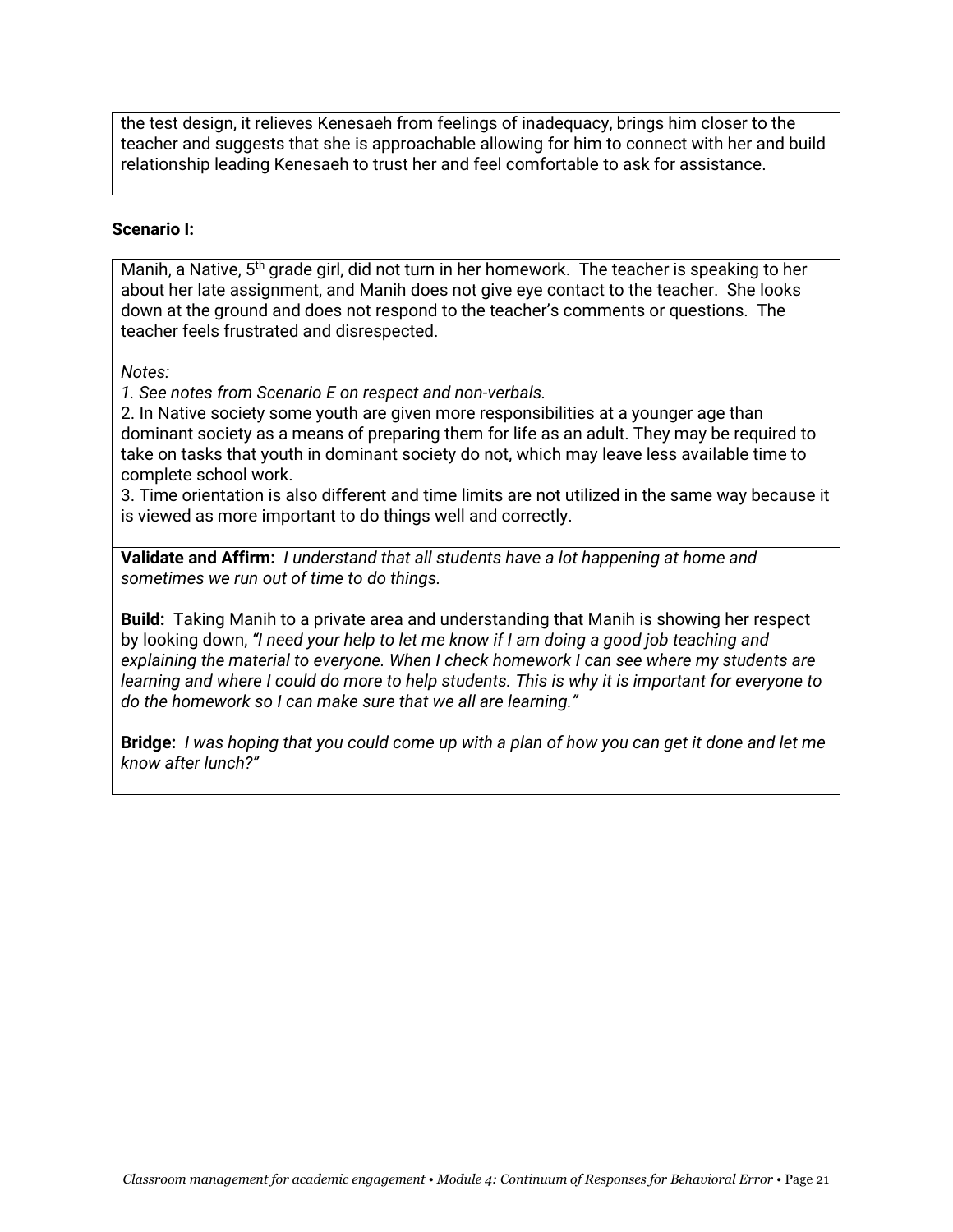# <span id="page-22-0"></span>Activity 4.7C: Kahoot answer sheet

A. The students are ending a small group activity, and need to regroup and return to the larger group setting. The teacher gives the attention signal to do so, "Ay go," expecting the reply, "Ay me" from all students. A few students continue their discussion, even after repeated calls from the teacher.

- 1. Take 2 min to finish talking, then we'll discuss as a class.
- 2. Re-practice the attention signal.
- 3. Repeat the attention signal until all students are listening
- 4. To students talking: Please give me your attention now.

B. During 5<sup>th</sup> hour, the middle school Social Studies teacher explains the classroom's expectations and routines for group work. As the teacher circulates, she notices that several 1<sup>st</sup> generation, Mexican, male students are not listening to the female students in their group. The math teacher reminds the whole class to make sure they are including input from all students in their group. However, this does not seem to make a difference in the group interactions.

- 1. Lower the grade of students for not following procedures
- 2. Why aren't you listening to Rosa?
- 3. Why aren't you listening to Rosa?
- 4. Institute the protocol: repeat, then speak

C. The students are given an assignment that requires them to work independently at their desks. After 10 minutes, Carlos leaves his seat and begins walking around the room, sometimes stopping to talk to other students. Even after repeated teacher redirections and Carlos verbally complies, but continues to walk and socialize.

- 1. For the last time. Stay in your seat and do your work!
- 2. Carlos, show you know the rule for movement during work time
- 3. You work well with others, but this is do-it-yourself work.
- 4. Carlos receives a minor for non- compliance.

D. After the Math test, Pakou, an English Learner with 3.5 English Language Proficiency level, was returning from the bathroom when her teacher noticed she had notes written on her hand. Her teacher wonders about this.

- 1. In front of class, Pakou, what is on your hand?
- 2. Publicly, Pakou, did you use those notes during the test?
- 3. Privately, How do you think you did on the test today?
- 4. Write up Pakou for cheating on the test.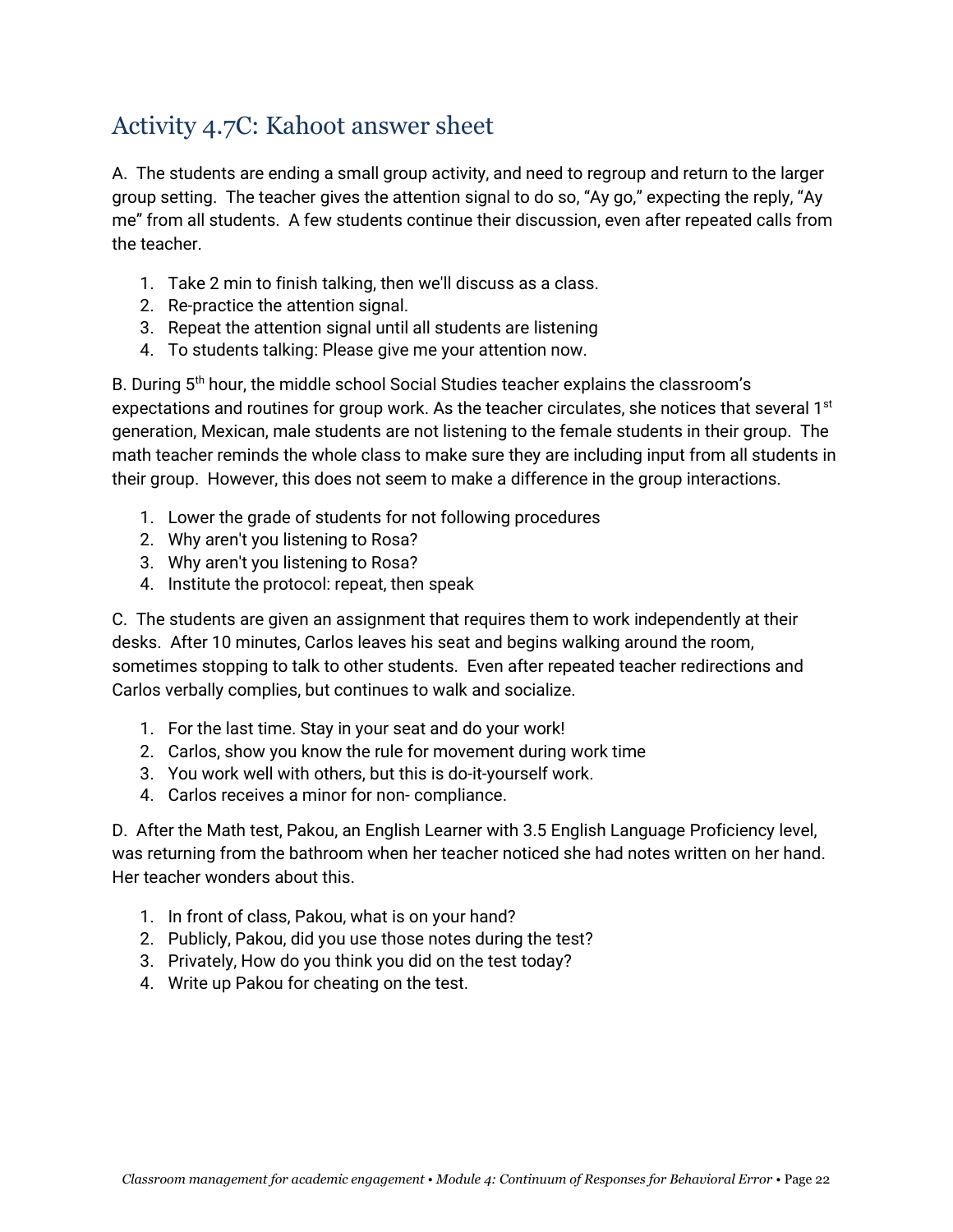E. During class transition, Mariah and Jerome walking in the hall and are talking excitedly about a community event that is happening in the neighborhood tonight. When they enter the class, they are still talking **loudly** and finalizing who else **needs to be invited**. The teacher reminds them of the voice level and the need to get their materials out. The students **remain engaged** in their conversation, seemingly ignoring the teacher's redirection.

- 1. Sounds exciting! Please finish so we can begin class.
- 2. Re-practice entering class procedure with whole class.
- 3. You know the rule is 0 voice level when the bell rings!
- 4. Write Mariah and Jerome on the board, with a check mark.

F. Javon has not been working on his assignment. When you redirect him, he pushes away the assignment, looks the teacher in the eye, and directly says, "This is B\_\_\_\_\_ S\_\_\_\_!"

Note: A consequence would be appropriate.

- 1. Sorry you feel that way, but it won't improve your grade.
- 2. I don't respond to that language.
- 3. Privately deliver consequence after neutralizing situation.
- 4. I'm interested in feedback, but please use school language.

G. Yang, a high school Hmong boy, was walking down the hallway when he heard someone talking about his friend. He walked up to the individual and got into the person's face. When Yang was asked to describe what happened, he did not speak up.

- 1. Refer to expectations: This is not how we respect each other!
- 2. I can see you are both upset. Take ten to calm down.
- 3. Privately: Let's think of other ways to support your friend.
- 4. Call security and issue a disorderly conduct ticket.

H. Kenesaeh, an eighth grade boy from the Menomonie tribe, is taking a test. He looks over at the work of a student next to him, then up at the teacher. The teacher's first thought is that he is cheating.

- 1. To all students: Remember, keep your eyes on your own work!
- 2. Kenesaeh is written up for cheating.
- *3.* Assuming Kenesaeh is done: *You can read a book now.*
- 4. Privately: How can I help you?

I. Manih, a Native,  $5<sup>th</sup>$  grade girl, did not turn in her homework. The teacher is speaking to her about her late assignment, and Manih does not give eye contact to the teacher. She looks down at the ground and does not respond to the teacher's comments or questions. The teacher feels frustrated and disrespected.

- 1. Referring to matrix: Manih, you need to look at me!
- 2. Get back to me after lunch with a make-up plan.
- 3. Fine! you'll just get a zero for the work!
- 4. Manih is written up for being disrespectful.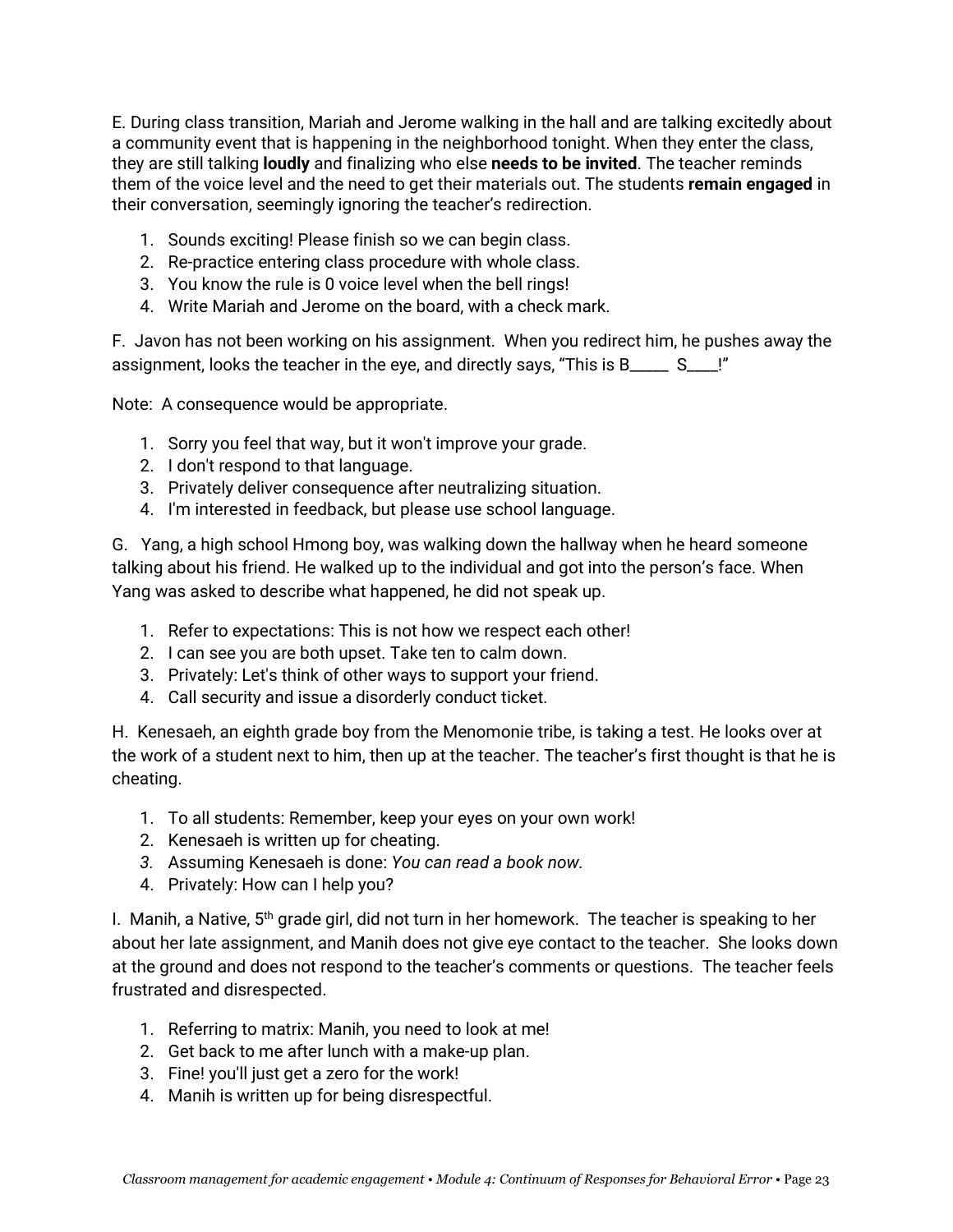## <span id="page-24-0"></span>Module 4 Section 5: Continuum of Responses agenda

- I. Introduction (slides  $1 7$ )
	- A. Objectives
	- B. Connections with
		- Equitable multi-level systems of supports
		- Fidelity measurements
		- Trauma-sensitive care
- II. Research (slides 8)
- III. Content (slides  $9 26$ )
	- A. Delivering corrective feedback (slides 9 13) Video of secondary example (2.5 min)
	- B. Continuum of responses (slides 14 25) 10 min
	- C. Activity 4.8: Apply to scenarios (8 min small group)
	- D. Activity 4.9: Continuum of responses list (20 min)

Self-reflection

Small group share/report out

Connections with skill development model (slide 26)

- E. CR connection (slides  $27 28$ )
- IV. Evaluation
	- A. Check for understanding (slide 29)
	- B. Self-reflection checklist (slide 30)
	- C. KASAB: Ideas and resources to develop knowledge, attitudes, skills, aspirations and behavior (slide 31)
- V. *Optional* Wrap-up activity (slide 32)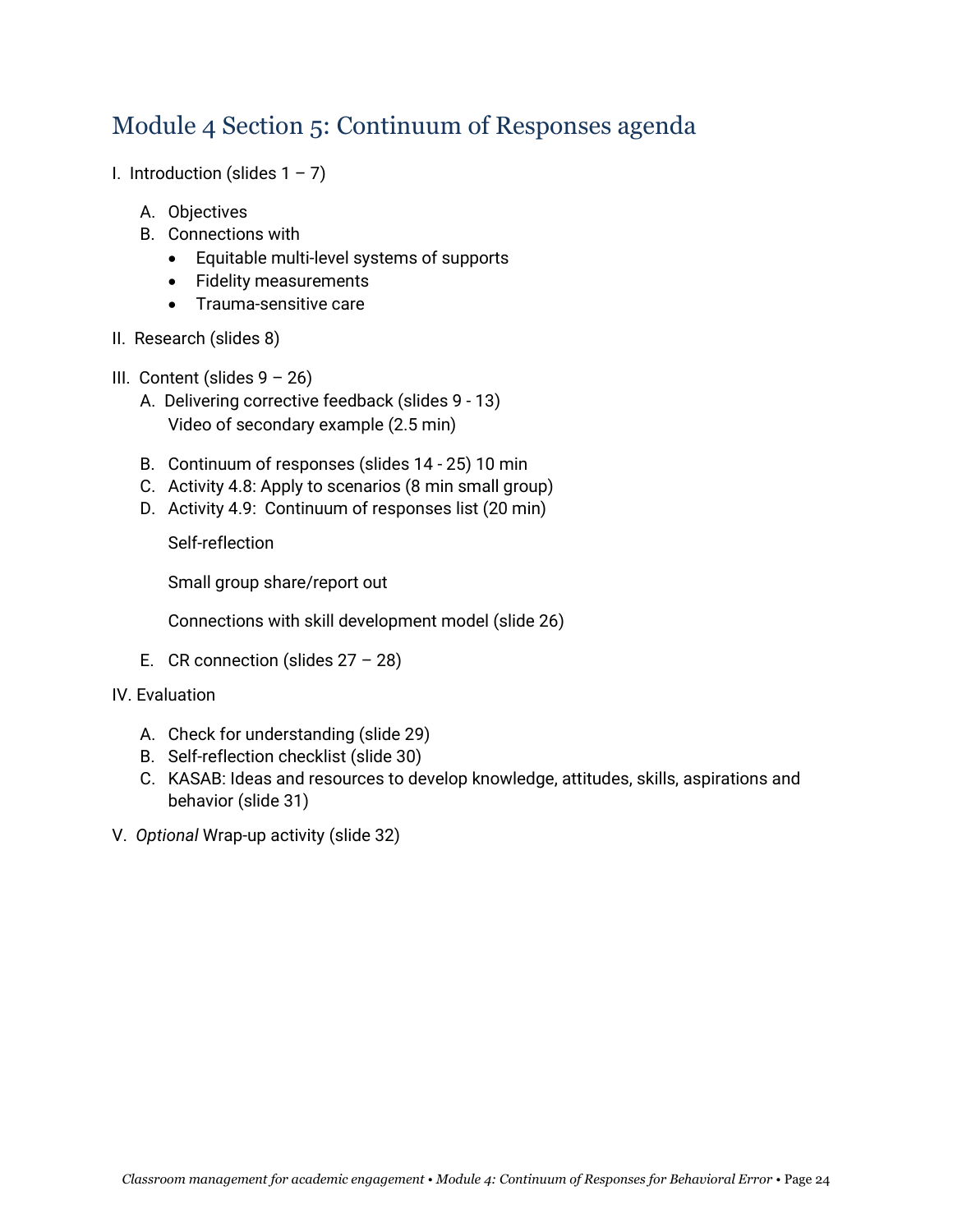# <span id="page-25-0"></span>Activity 4.8: Continuum of response strategies scenarios

## <span id="page-25-1"></span>**SCENARIOS**

## **Directions:**

- 1. Select a scenario to discuss in you small groups or with a partner. Discuss what went wrong.
- 2. Then using **Continuum of Response Strategies Chart** at the end of this document, choose one scenario to develop alternative ways to address this behavior.
- 3. Repeat with another scenario if time permits.

## **Example 1:**

The class is working on an independent assignment. Students are working well except for two who are talking. The teacher says very firmly, "You are supposed to be working by yourself; there shouldn't be any talking." One student mumbles under his breath, and the teacher writes his name on the board. The student then curses at the teacher.

## **Example 2:**

A student is out of his seat, walking around the room. The teacher tells him to sit down and do his work. The student says he needs to get something. The teacher says sit down or he will be in trouble. The student keeps walking around the room.

## **Example 3:**

Sarah says she is not going to do her work because it is boring. The teacher says, so all can hear, "Sarah, you need to do the work now or you will stay in at recess to do it." Sarah pushes her materials to the floor.

## **Example 4:**

Billy is muttering and fidgeting and is on the verge of tears. The teacher goes to him, puts his hand on Billy's shoulder and says calmly, "I see you are upset. Can I help you?" Billy begins to sob, and the teacher stands beside him and helps him start his work.

## **Example 5:**

Ms. Sutton, a second grade teacher, read about time-out. She decided that she would use it to teach Aaron not to hit other students. She did not have access to a time out room, but concluded that putting Aaron in the hall outside the classroom would be just as good. The next time Aaron hit someone, Ms. Sutton told him, "Aaron, you hit somebody. You have to go to timeout." She sat him in a chair in the hall and went back to teaching reading. At the end of the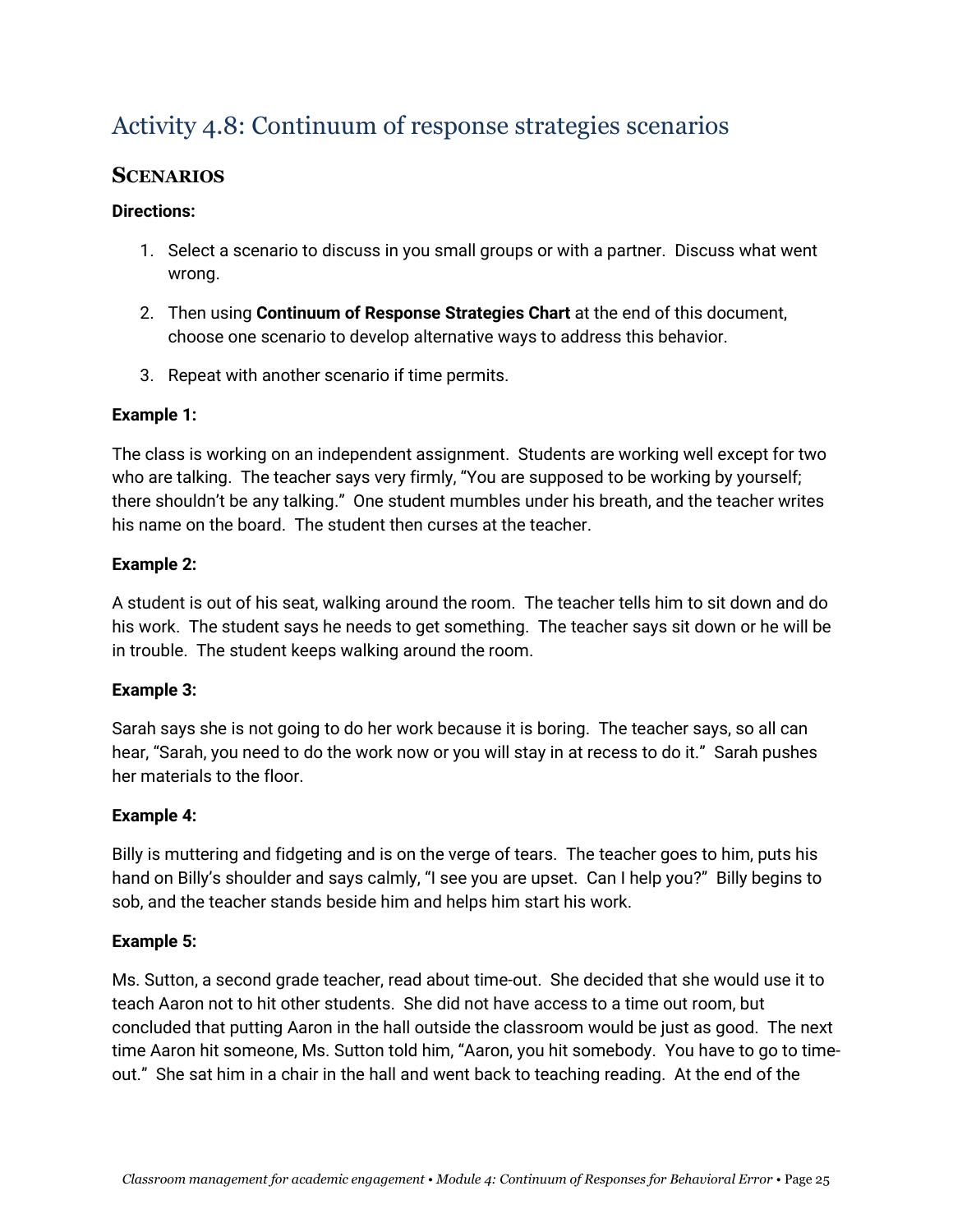period, about an hour later, Ms. Sutton went to get him. Aaron came back in the room and hit Elaine before he even got to his seat.

## **Example 6:**

Judy was a student in Mr. Medlock's eighth-grade class. Whenever Mr. Medlock told Judy to do something, she argued with him. Mr. Medlock found himself having conversations like this: "Judy, get to work."

"I am working, Mr. Medlock."

"No you're not. You're wasting time."

"I'm getting ready to work."

"I don't want you to get ready. I want you to do it."

"How do you expect me to work if I don't get ready?"

| Continuum of Response Strategies |                                                                                                                                                                                     |  |  |
|----------------------------------|-------------------------------------------------------------------------------------------------------------------------------------------------------------------------------------|--|--|
| Little or no                     | Eye contact/ the "look"                                                                                                                                                             |  |  |
| interruption to<br>learning      | Proximity                                                                                                                                                                           |  |  |
|                                  | Using student's name in the lesson. Example: Susan bought 6 donuts on<br>the way to school, and split them with her friends, Sade and Alysa.                                        |  |  |
|                                  | Touch. This can be the desk, the student's paper, or the student. Caution:<br>Know your student!                                                                                    |  |  |
| Interruption to<br>learning      | Prompt (visual or verbal cue) This requires teaching ahead of time. Can<br>be something the whole class knows, or just a private signal with a<br>student                           |  |  |
|                                  | Have class work in pairs to discuss the lesson, and cruise the class giving<br>individual positive and corrective feedback. Try to keep a 5:1 ratio of<br>positives to correctives. |  |  |
|                                  | Redirect: Restate the matrix expectation                                                                                                                                            |  |  |
|                                  | Re-reach: tell, show, practice, acknowledge                                                                                                                                         |  |  |
|                                  | Provide choice: range of alternatives                                                                                                                                               |  |  |
|                                  | Conference                                                                                                                                                                          |  |  |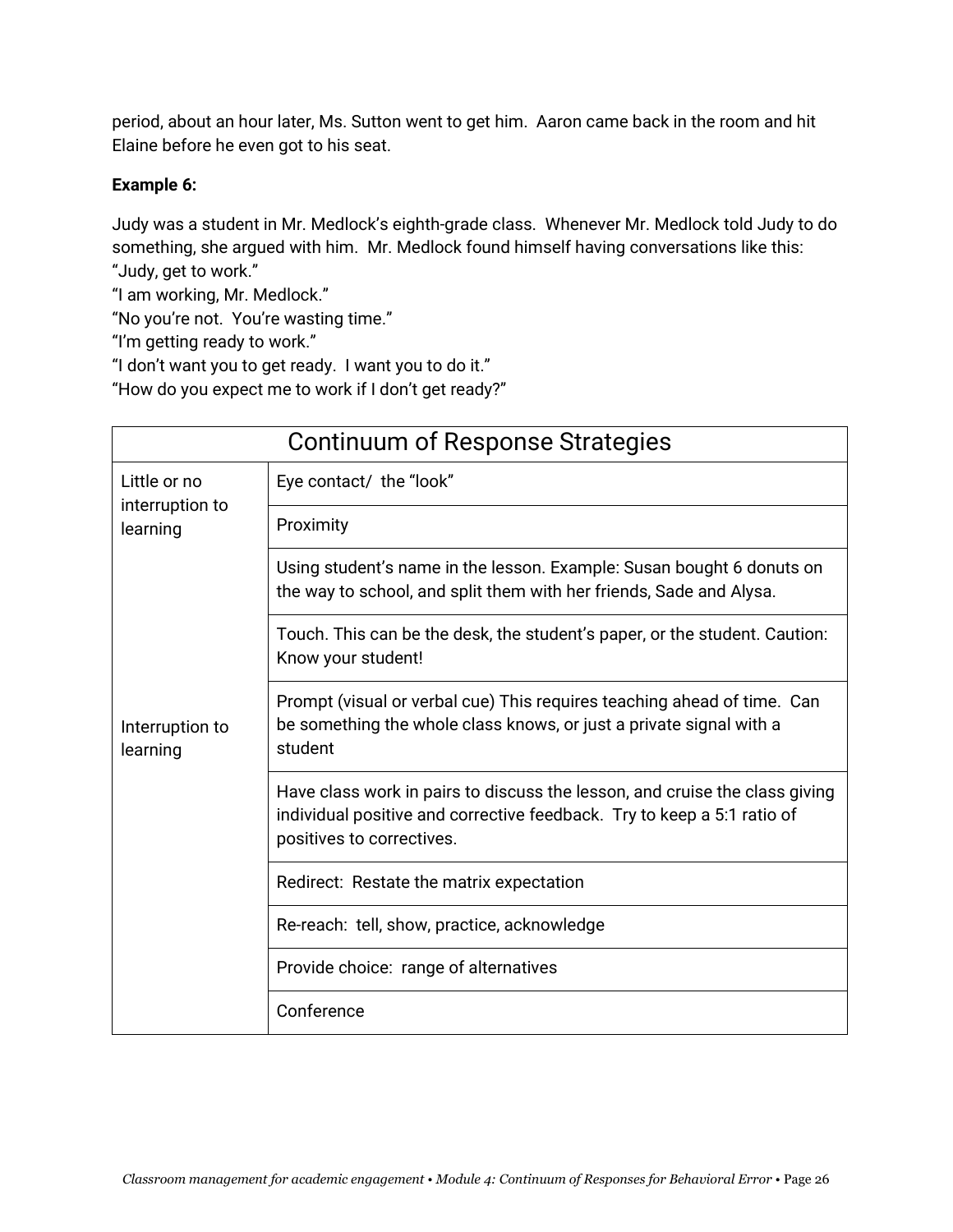# <span id="page-27-0"></span>Activity 4.9: Continuum of responses for elementary

Note that the very first response when student behavioral errors occur is to ask, "Where is this student's skill development of the expected behavior?" If the skill is not fully developed, reteaching, providing opportunities to practice, and specific positive feedback to coach new skill development is the most effective response. Many of the items on this list are designed to support that learning process.

| Want to Do It<br>Do It                    |                                                                                                               |
|-------------------------------------------|---------------------------------------------------------------------------------------------------------------|
| <b>Environment Adjustments (Module 1)</b> |                                                                                                               |
|                                           | <b>Calming area</b>                                                                                           |
|                                           | Seating arrangement                                                                                           |
|                                           | Teacher proximity                                                                                             |
| <b>Teaching Strategies</b>                |                                                                                                               |
|                                           | (*These are procedures that need to be developed and taught - Module 2.3/2.4)                                 |
|                                           | Brief pre-correct expected behavior using matrix                                                              |
|                                           | Non-verbal teacher cue*                                                                                       |
|                                           | Brief pre-correct expected behavior using matrix                                                              |
| $\frac{1}{1}$<br>______                   | Verbal cues to appropriate behavior*                                                                          |
|                                           | Reteach with practice during recess/after school with teacher                                                 |
|                                           | Student self-monitoring*                                                                                      |
| <b>Involving Families</b>                 |                                                                                                               |
|                                           | Student call home with teacher                                                                                |
|                                           | <b>Teacher call home</b>                                                                                      |
| <b>Restorative Practices</b>              |                                                                                                               |
|                                           | Reflective time                                                                                               |
|                                           | <b>Restorative practices</b>                                                                                  |
| <b>Communication Strategies</b>           |                                                                                                               |
|                                           | <b>Precision requests</b>                                                                                     |
|                                           | <b>Working with defiant students</b>                                                                          |
|                                           | <b>Interrupting strategy</b>                                                                                  |
|                                           | <b>Disengage strategy</b>                                                                                     |
|                                           | De-escalating strategy (Module 4.4)                                                                           |
|                                           | Validate, affirm, build and bridge (video clip)                                                               |
| <b>Other</b>                              |                                                                                                               |
|                                           | Private conference with student (before/after school)                                                         |
|                                           | Planned ignoring (Module 4.2)                                                                                 |
|                                           | <b>Behavioral contracts</b>                                                                                   |
|                                           | <b>Intervention Central website</b>                                                                           |
|                                           | Defusing Anger and Aggression paper from IRIS Ed                                                              |
| student motivation, circumstance, etc.    | Note: This is not meant to be a hierarchy. Teachers should choose the consequence that best fits the student, |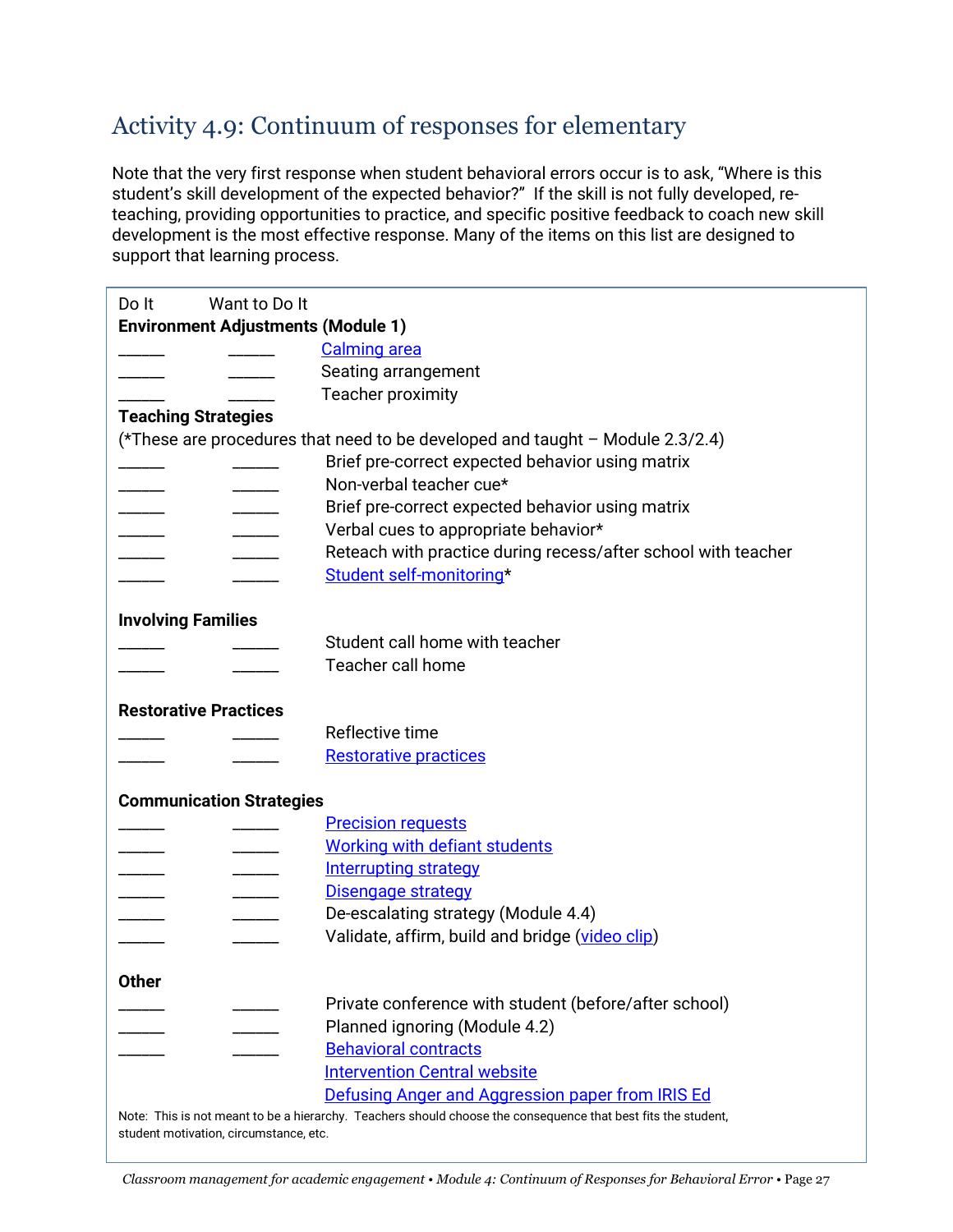# <span id="page-28-0"></span>Self-Reflection Checklist for Module 4: Continuum of Responses to Behavioral Error

| <b>Current Status</b>                   |                                          |                        | <b>Feature</b>                                                                          |      | <b>Priority for</b><br>Improvement |     |
|-----------------------------------------|------------------------------------------|------------------------|-----------------------------------------------------------------------------------------|------|------------------------------------|-----|
| <b>In</b><br><b>Place</b>               | <b>Partial</b><br>In<br><b>Place</b>     | Not in<br><b>Place</b> | <b>Module 4: Continuum of Responses to</b><br><b>Behavioral Errors</b>                  | High | Med                                | Low |
| <b>SECTION 1: USE ACTIVE MONITORING</b> |                                          |                        |                                                                                         |      |                                    |     |
|                                         |                                          |                        | Move about the room.                                                                    |      |                                    |     |
|                                         |                                          |                        | Interact positively with students.                                                      |      |                                    |     |
|                                         |                                          |                        | Visually scan the room.                                                                 |      |                                    |     |
|                                         |                                          |                        | <b>SECTION 2: PLANNED IGNORING</b>                                                      |      |                                    |     |
|                                         |                                          |                        | Use for appropriate behaviors (need for attention).                                     |      |                                    |     |
|                                         |                                          |                        | Teach student the plan before implementing.                                             |      |                                    |     |
|                                         |                                          |                        | Reinforce replacement behaviors.                                                        |      |                                    |     |
|                                         |                                          |                        | <b>SECTION 3: ABC'S OF BEHAVIOR</b>                                                     |      |                                    |     |
|                                         |                                          |                        | Describe the behavior specifically.                                                     |      |                                    |     |
|                                         |                                          |                        | Determine the antecedent, or what happens right before<br>the challenging behavior.     |      |                                    |     |
|                                         |                                          |                        | Identify what happens as a result (consequence) of the<br>challenging behavior.         |      |                                    |     |
|                                         |                                          |                        | Determine the function of the behavior (obtain or avoid).                               |      |                                    |     |
|                                         | <b>SECTION 4: CONTINUUM OF RESPONSES</b> |                        |                                                                                         |      |                                    |     |
|                                         |                                          |                        | Delivery is: _ calm<br>__ immediate<br>$_{\rm{}}$ brief<br>__ consistent ___ respectful |      |                                    |     |
|                                         |                                          |                        | Prompt: provide a visual or verbal cue                                                  |      |                                    |     |
|                                         |                                          |                        | Redirect: restate the matrix expectation                                                |      |                                    |     |
|                                         |                                          |                        | Re-teach: tell, show, practice, acknowledge                                             |      |                                    |     |
|                                         |                                          |                        | Provide choice: range of alternatives                                                   |      |                                    |     |
|                                         |                                          |                        | Conference with student.                                                                |      |                                    |     |
|                                         |                                          |                        | Have a range of consequences.                                                           |      |                                    |     |
|                                         |                                          |                        | Use teaching consequences when appropriate.                                             |      |                                    |     |
|                                         |                                          |                        | Match the response to the function of challenging<br>behavior.                          |      |                                    |     |

## Adapted from Classroom Management: Self-Assessment